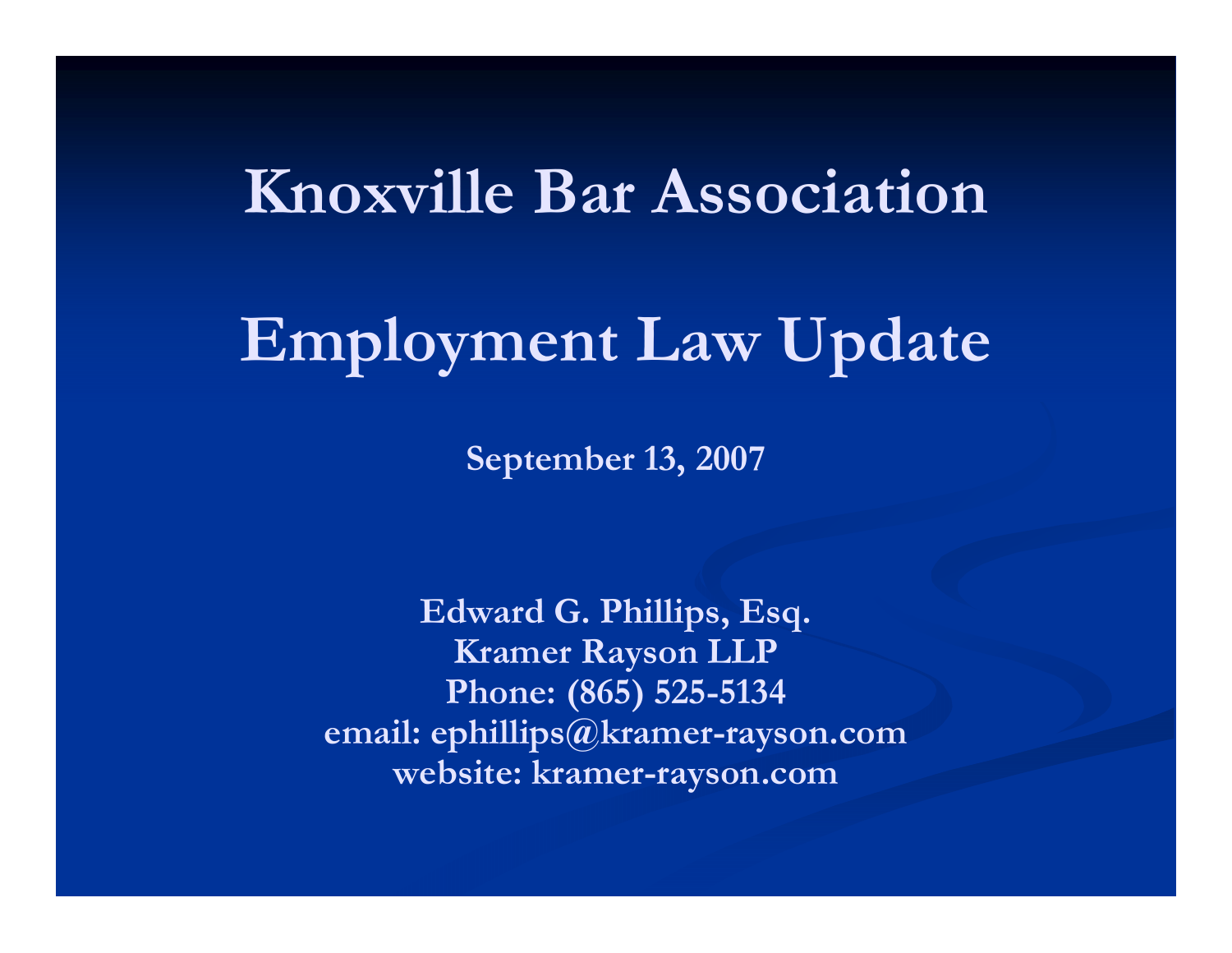#### **U.S. Supreme Court Term**

**Employers win on slim docket. Rejected "continuing violation" treatment of** paychecks in Title VII pay discrimination claims. ■ Upheld exclusion of "companionship workers" employed by third parties from FLSA overtime requirements.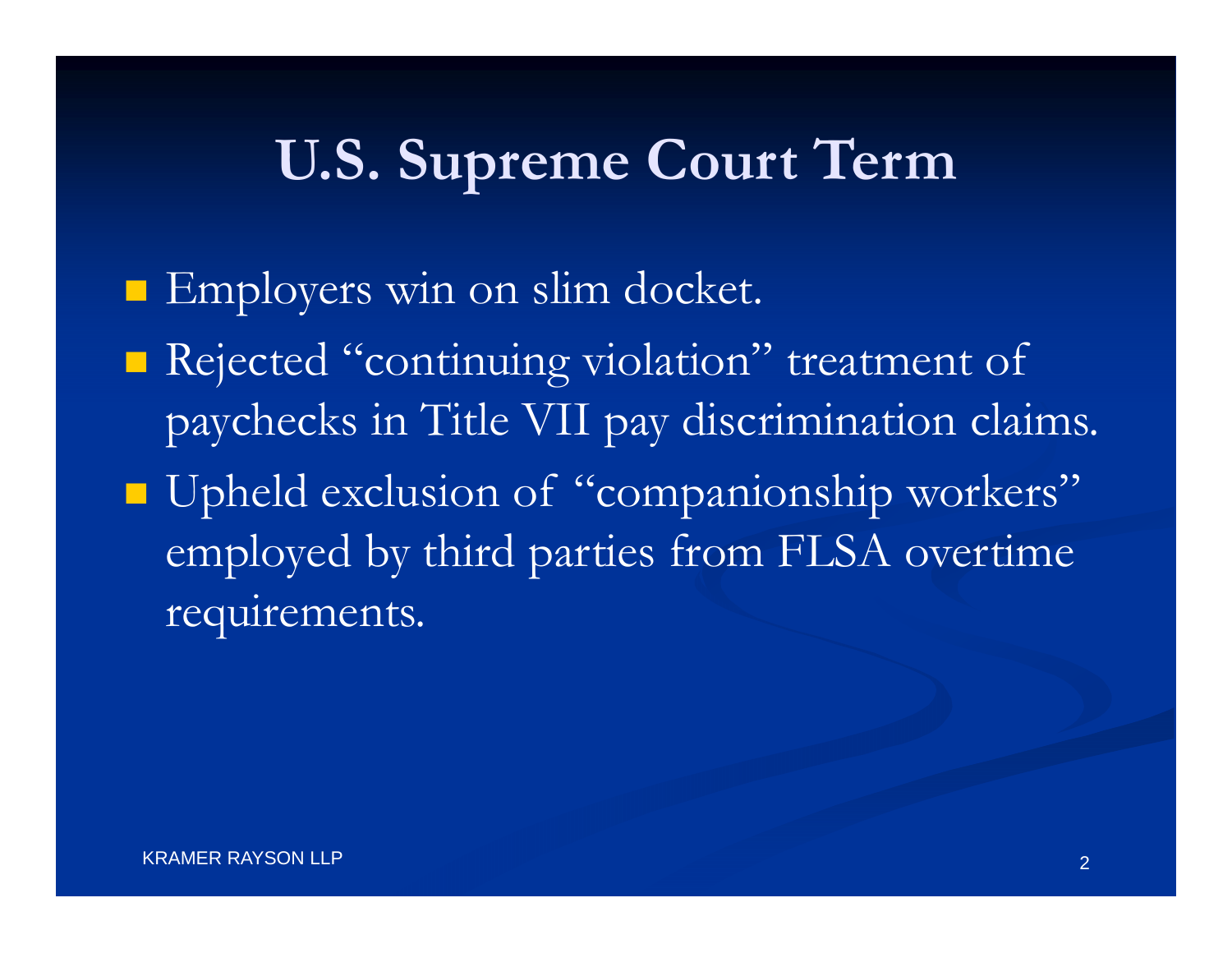**Ledbetter v. Goodyear Tire and Rubber Co., 127 S. Ct. 2162 (May 29, 2007).**

- **Plaintiff alleged pay discrimination over 19** years, but did not show animus for any decision **within** SOL.
- Sharply divided "Roberts Court" found pay decisions were **discrete acts** and plaintiff 's claims time barred. Reversed \$3.25 million judgment. *Bazemore v. Friday* was distinguished. Possible legislative "fix" and remember *Booker v.* 
	- *The Boeing Company*, 188 S.W.3d 639 (Tenn. 2006).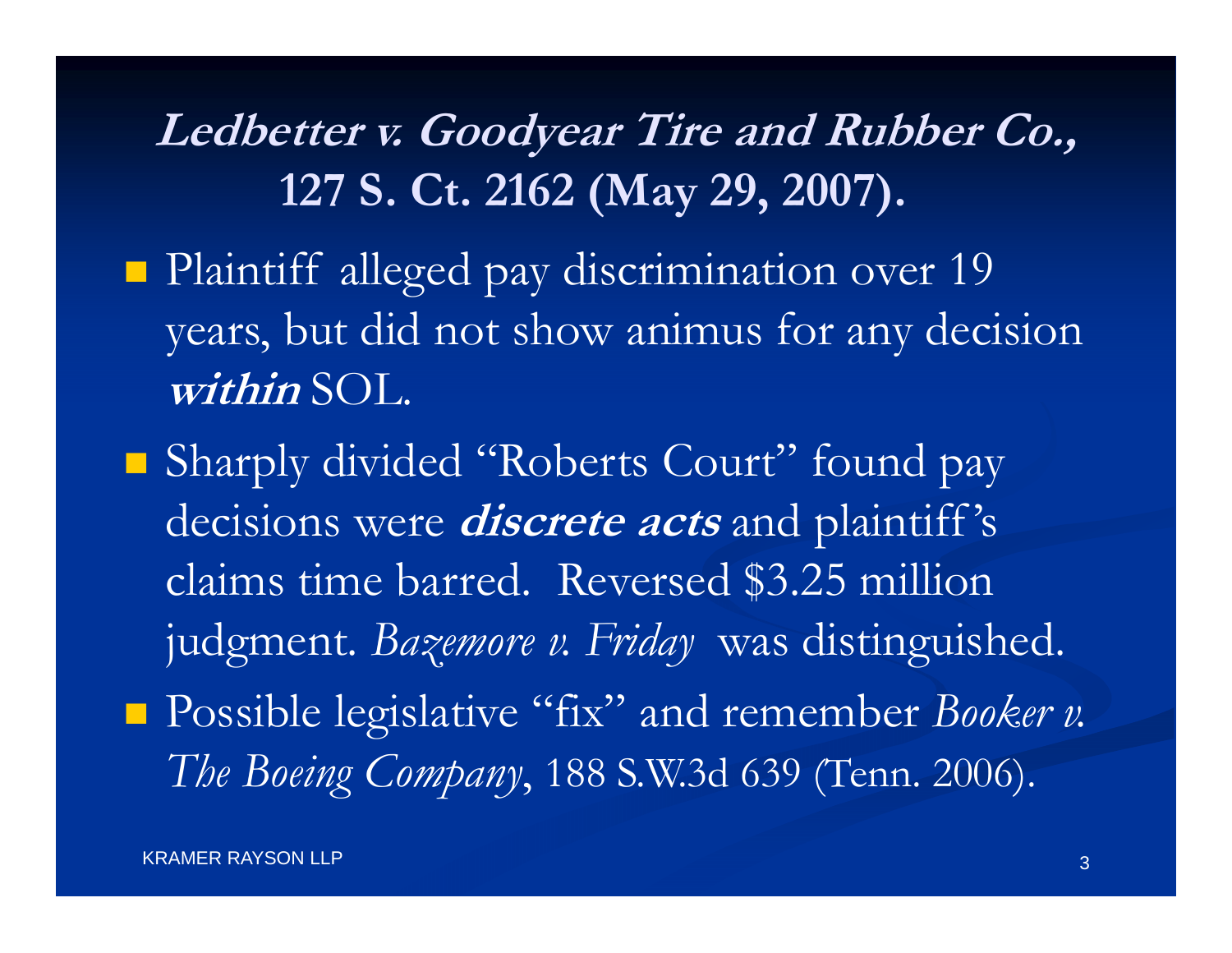# **Long Island Care at Home Ltd. v. Coke, 127 S. Ct. 2339 (June 11, 2007).**

- **Unanimously upheld DOL regulatory exclusion** of **"companionship workers"** employed by **third parties** from minimum wage and overtime requirements.
- At issue: Was DOL's regulation a proper exercise of power under FLSA?
- **Answer: Yes. Statutory provision gave broad** authority to DOL, which was properly exercised.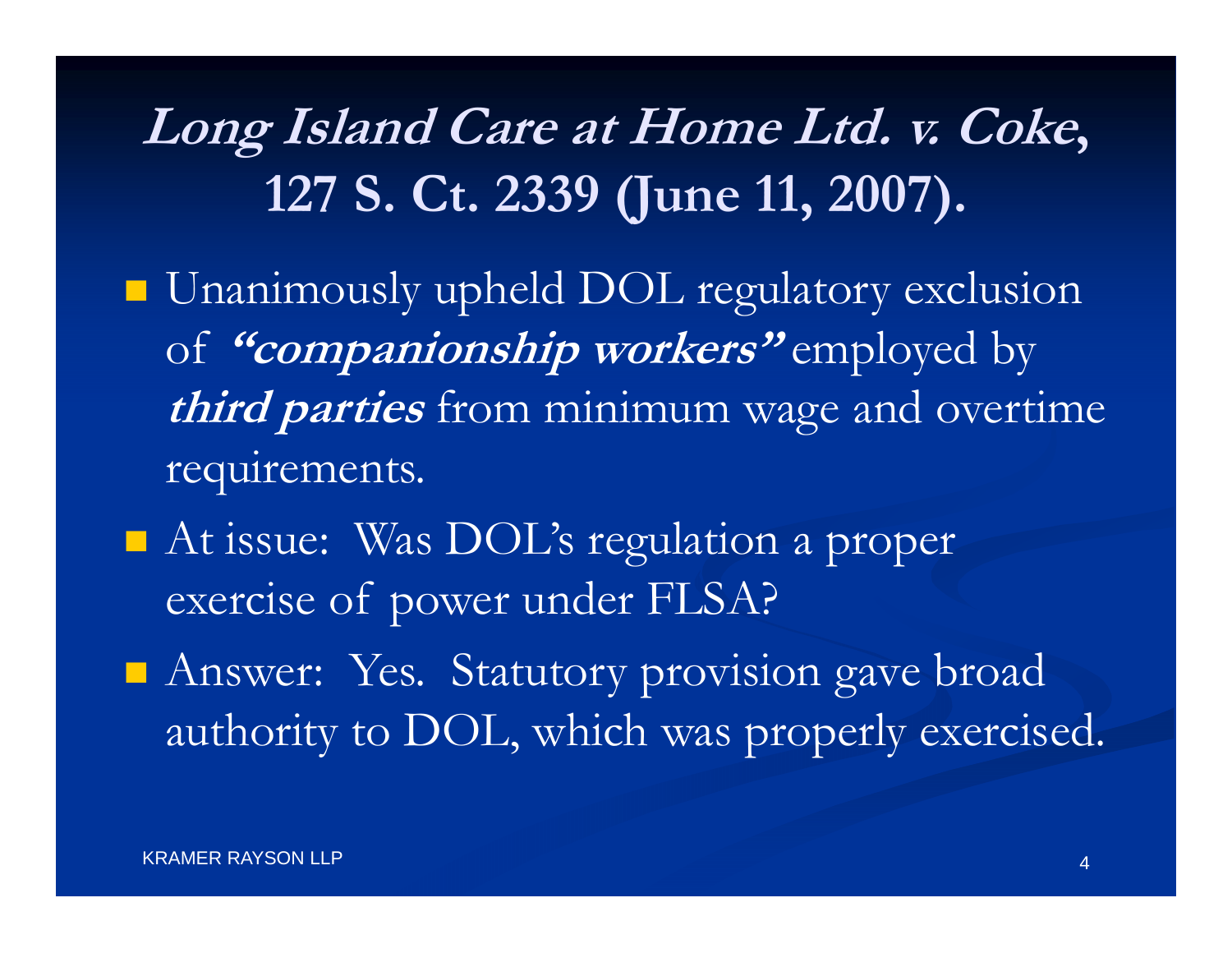# **The Upcoming Term**

- *LaRue v. DeWolff, Boberg & Assoc., Inc., cert granted*, 458 F.3d 359 (4th Cir. 2006).
- **Plaintiff sought recovery under ERISA for harm** to *his* "interest in the plan."
- Issues: (1) Is individual relief for breach of fiduciary duty available under ERISA § 502 (a)(2) (which is limited to relief that "inures to the benefit of the plan as a whole"; (2) are damages for breach of fiduciary duty available under § 502 (a)(3) (which only allows equitable relief)?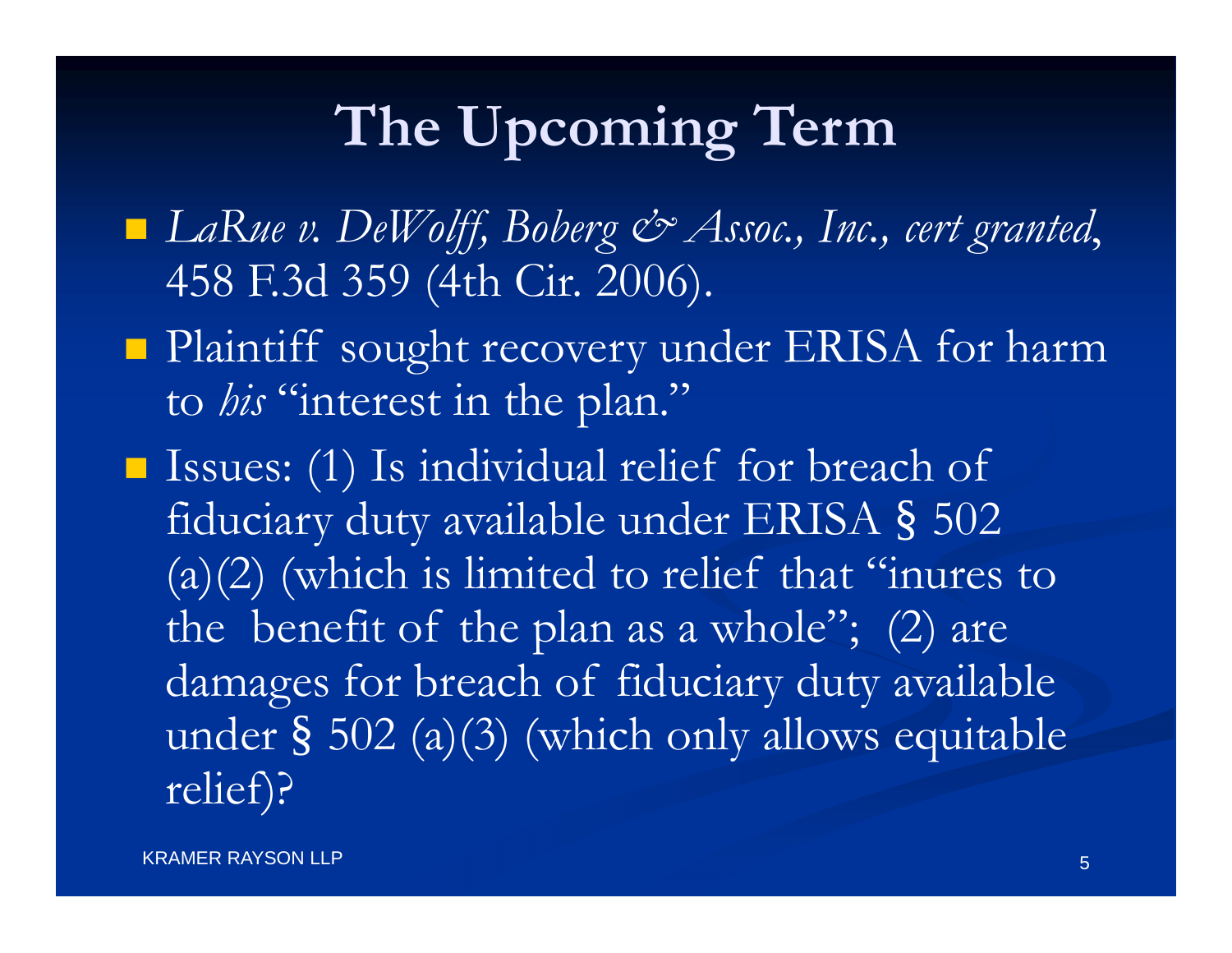# **The Upcoming Term Continued**

- *Holowecki v. FedEx*, 440 F.3d 558 (2nd Cir. 2006) *cert granted*.
- Multiple plaintiffs brought pattern and practice age discrimination suit based on EEOC **intake questionnaire** that never resulted in investigation by EEOC.
- Issue: Is a "charge" timely made where claimant only filled out intake questionnaire and supplied affidavit?
- Anticipate the "duck rule," if it looks like a duck

. . .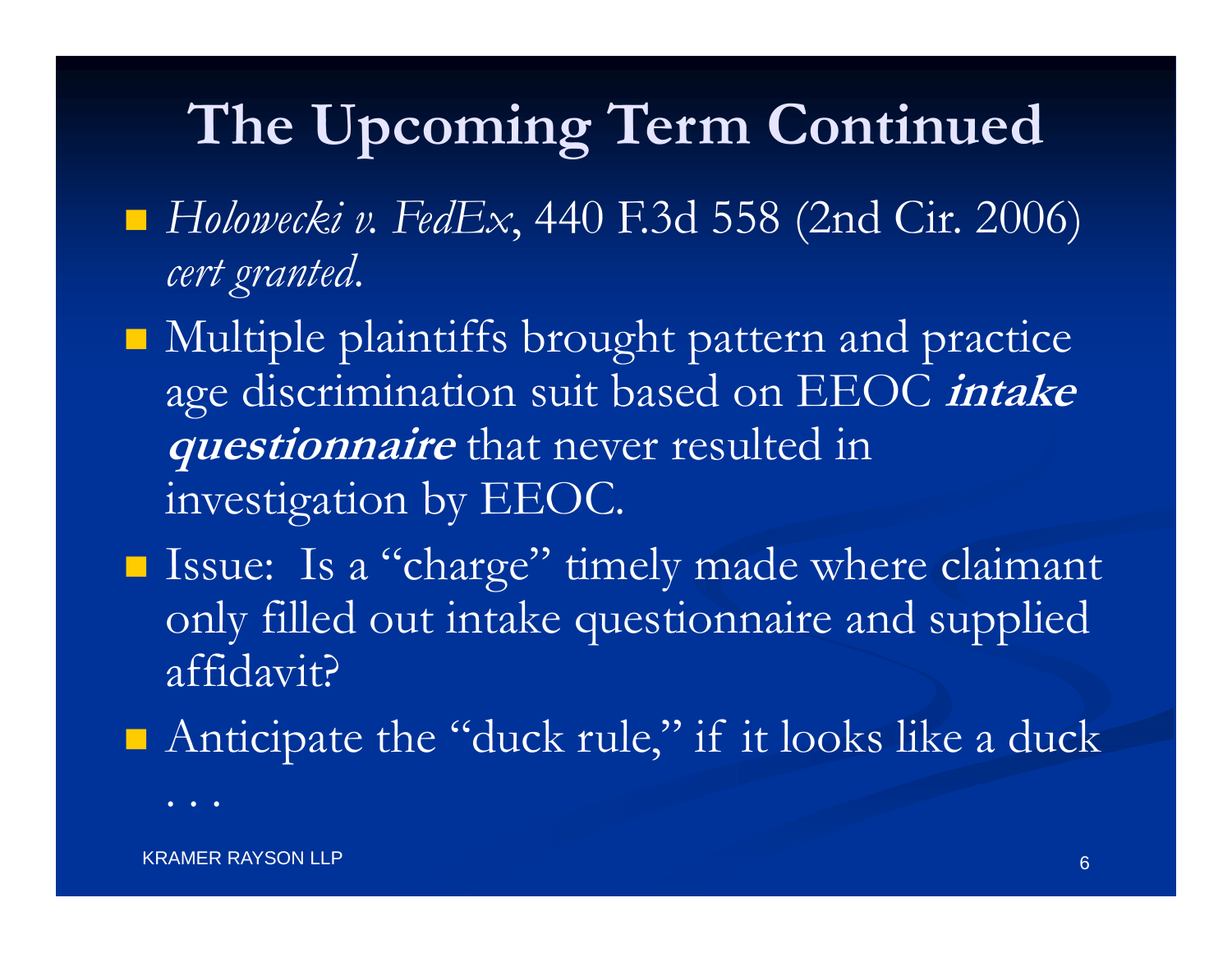# **The Upcoming Term Continued**

- *Mendelsohn v. Sprint/United Mgm't. Co.,* 466 F.3d 1223 (10th Cir. 2006) *cert. granted.*
- **Age discrimination plaintiff appealed exclusion** of **"me too"** testimony by others not supervised by her superior.
- **I** Issue: In RIF setting, should same supervisor rule be permitted to exclude "me too" evidence?
- **Significant** case - broad summary judgment and trial implications.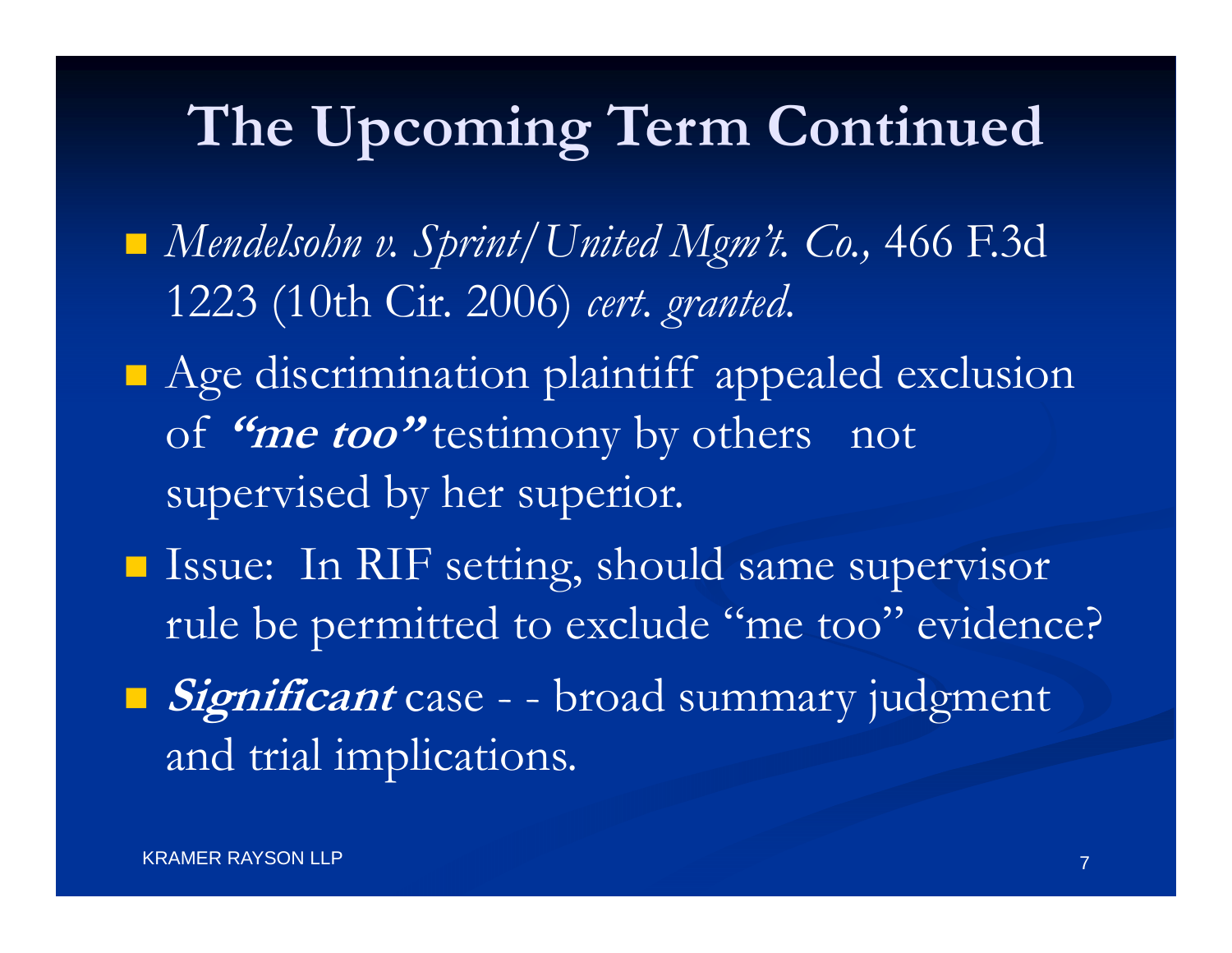# **Employers, we recognize there are problems out there!**

KRAMER RAYSON LLP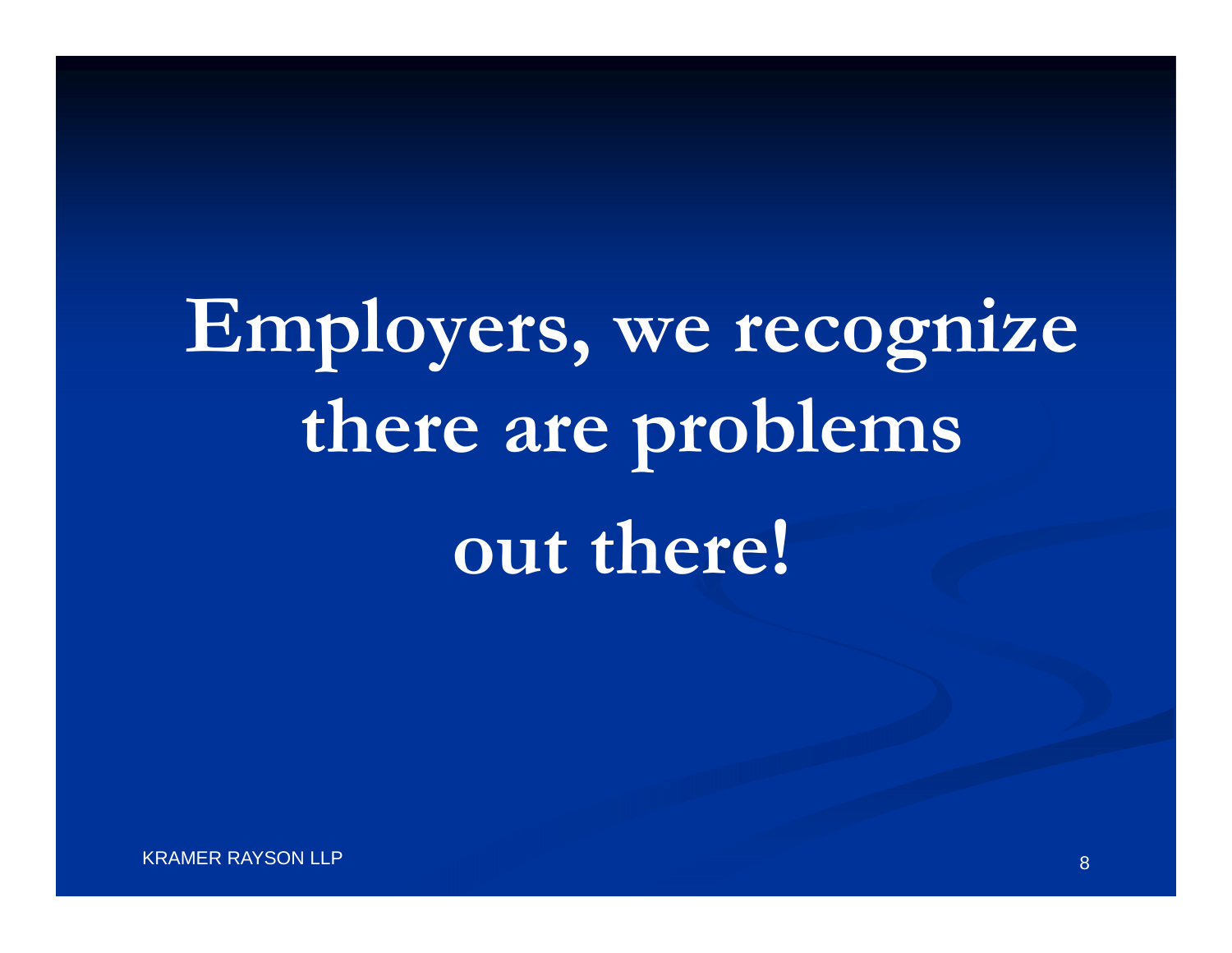### **"Performance Reviews"Quotes from actual Federal Employee Performance Reviews:**

- Since my last report, this employee has reached rock bottom and has started to dig.
- He sets low personal standards and then consistently fails to achieve them.
- **This employee is depriving a village somewhere of an** idiot.
- **This employee should go far, and the sooner he starts,** the better.
- He does not have ulcers, but he is a carrier.
- When his IQ reaches 50, he should sell.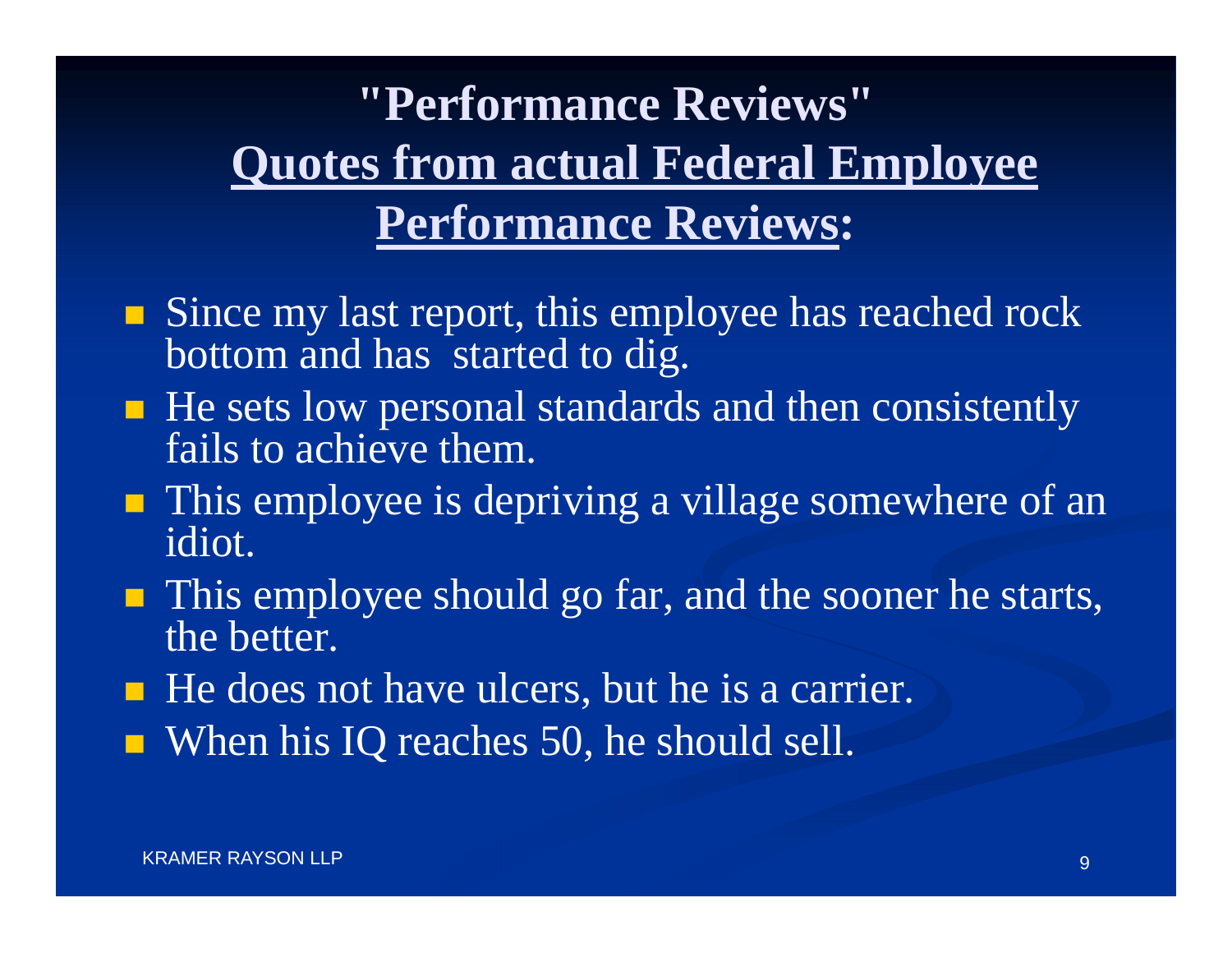# **The Sixth Circuit**

KRAMER RAYSON LLP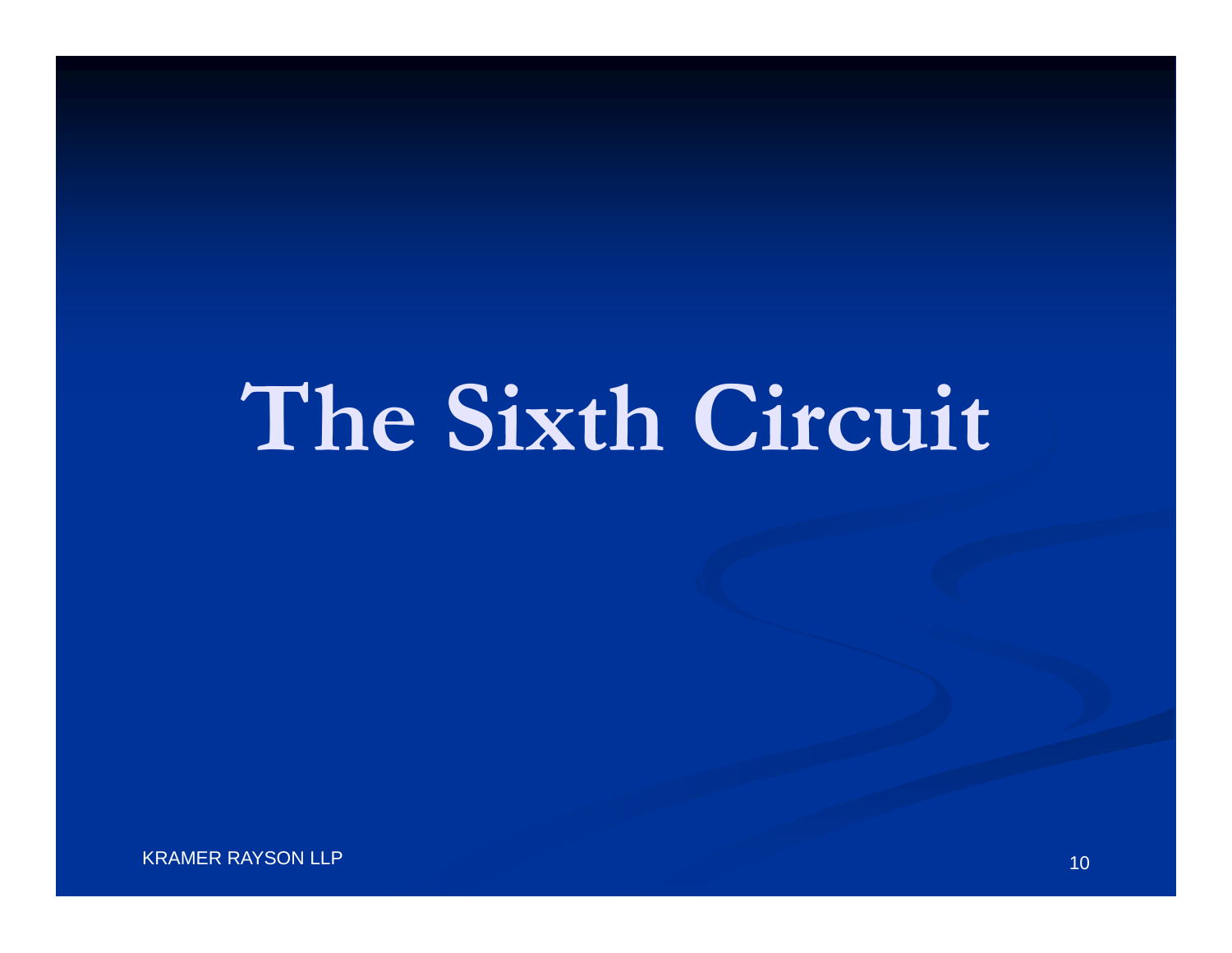# **Pollett v. Rinker Materials Corp., 477 F.3d 376 (6th Cir. 2007).**

- Suspended employee sought **disability benefits**  in **between suspension and termination**.
- **Issue:** Is disciplinary leave an "excused leave of absence" under the disability plan's terms?
- Result: No. An employee on unpaid disciplinary suspension was not "actively at work" as required by plan.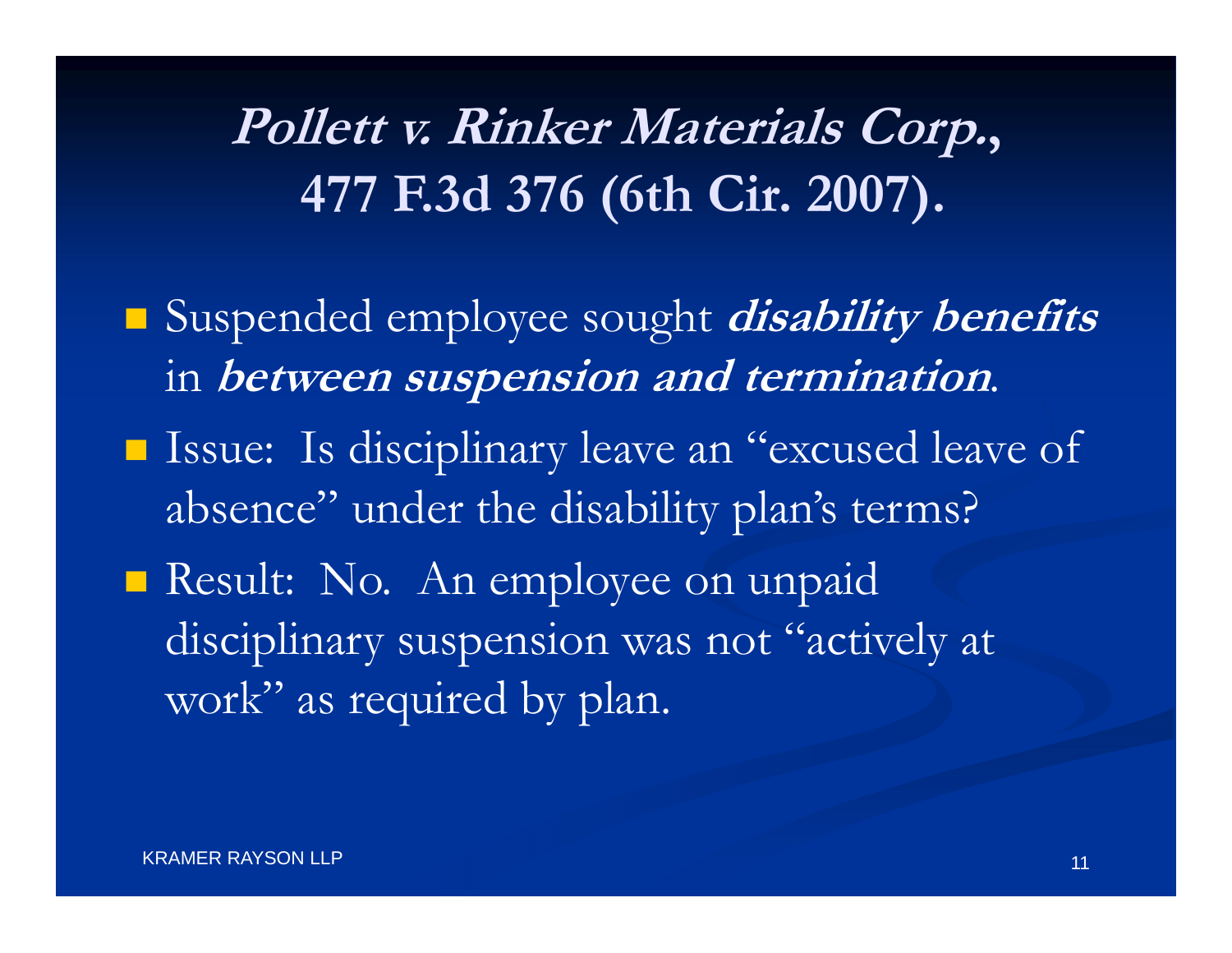#### **Bryson v. Regis Corp., 2007 U.S. App. LEXIS 19481 (6th Cir. 2007).**

- Hair stylist had knee surgery, supervisor threatened to fire, called her "selfish," a "faker" and a "cripple."
- $\blacksquare$  Was fired for failure to return on the day her 12 week leave ended; but ER **did not receive the notice** that she could not return until 5 days later.

 Result: "Interference claim" barred because could not return; but "retaliation claim" reinstated - company's reasons looked phony due to timing, no after-acquired evidence for retaliation.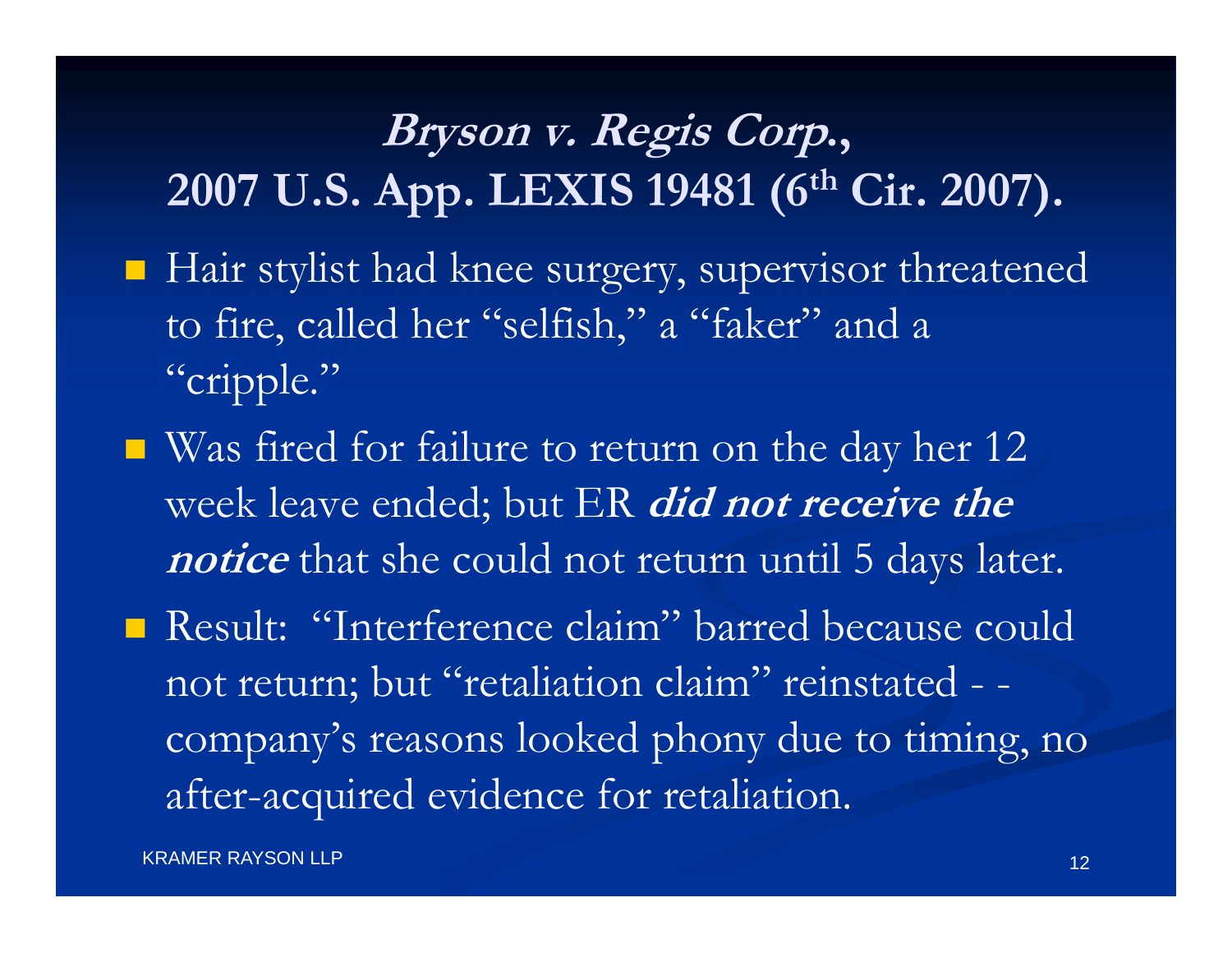# **Mutchler v. Dunlap Mem'l Hosp., 485 F.3d 854 (6th Cir. 2007).**

- Nurse needed bi-lateral carpal tunnel surgery in two stages. First leave was approved for FMLA.
- The problem: She was not eligible. (1,242.8) hours) **Before** end of first leave, ER tells EE that FMLA protection would **not** apply to second leave. Returned to undesirable schedule.
- Result: No estoppel against employer because plaintiff could not show detrimental reliance.
- FMLA estoppel of dubious enforceability.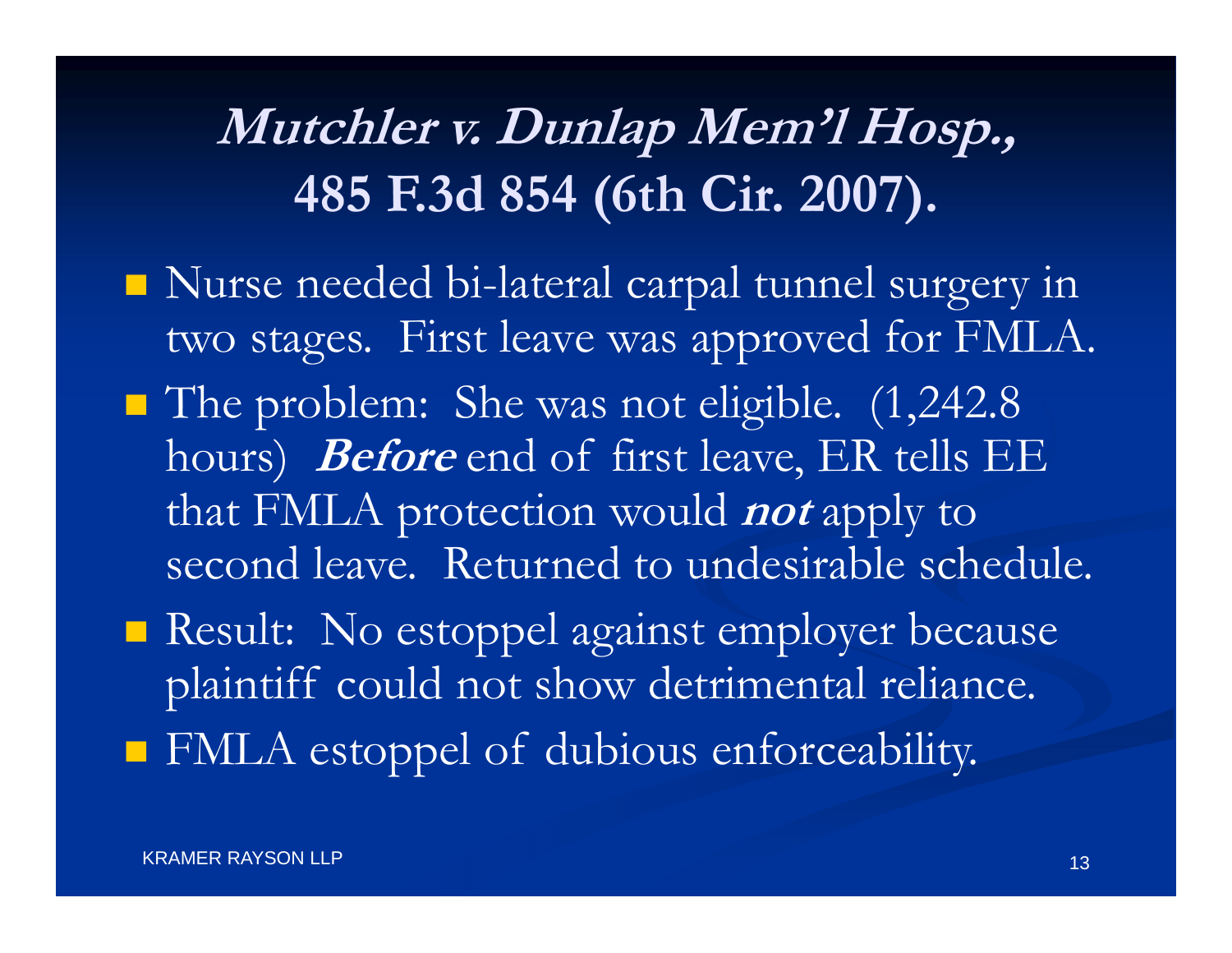#### **Denhof v. City of Grand Rapids, 2007 U.S. App. LEXIS 18170 (6th Cir. 2007).**

- **T** Two officers claiming sexual harassment against Police Department subjected to "fishy" fitness for duty exams and terminated.
- **Example 13 City's psychiatrist declared them unfit for duty** conflicting caregiver's opinions ignored.
- **Result: "Honest belief" defense rejected** because jury could find City's reliance on psychiatrist was **unreasonable**.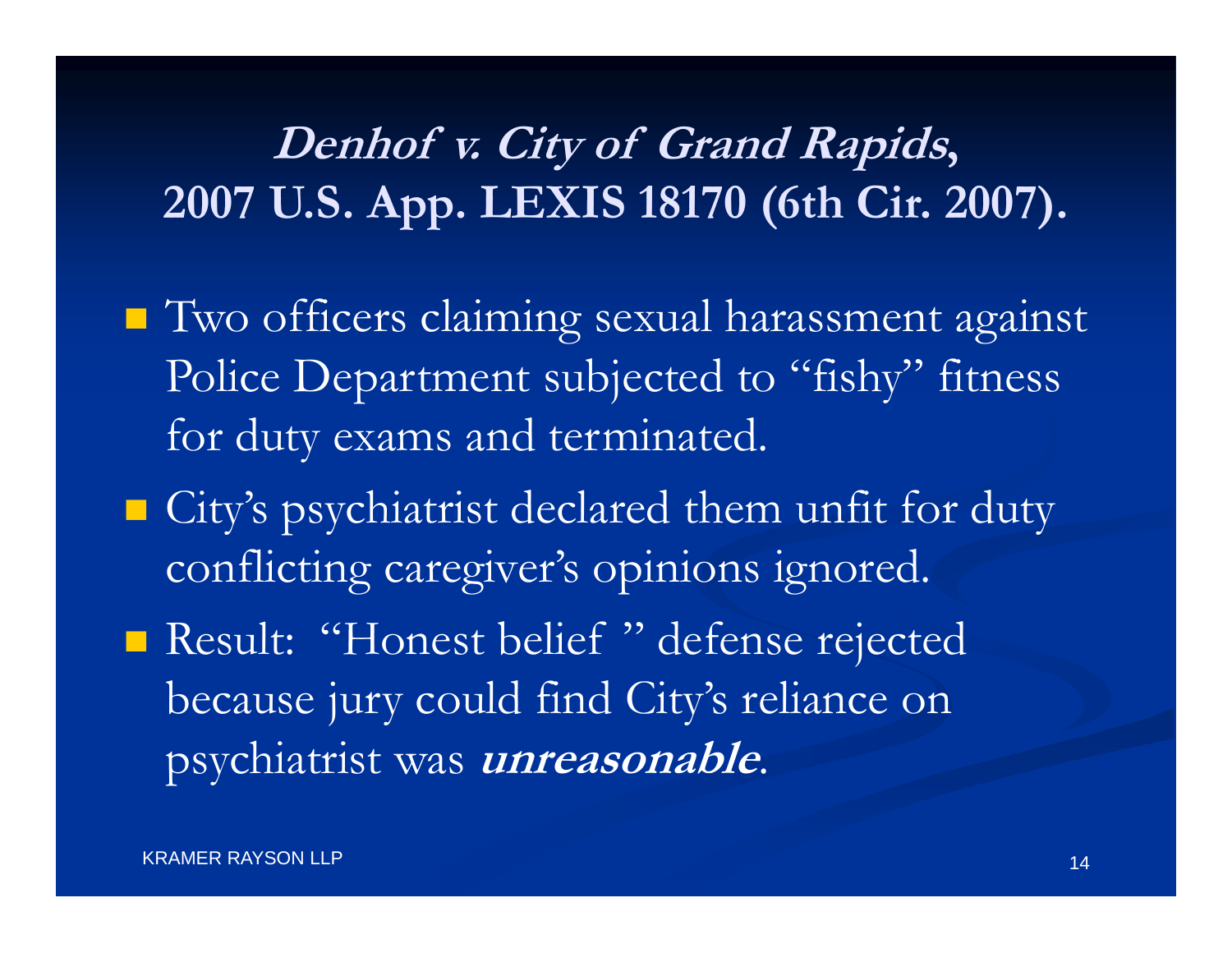# **Leffman v. Sprint Corp., 481 F.3d 428 (6th Cir. 2007).**

 Laid off worker **denied early retirement benefits** because Sprint excluded her 1976 maternity leave from creditable service. **ISSue: Was complaint filed in 2000 time barred?** Result: Yes. Discriminatory act was the original exclusion not its impact on her during RIF. *United Airlines v. Evans* controls.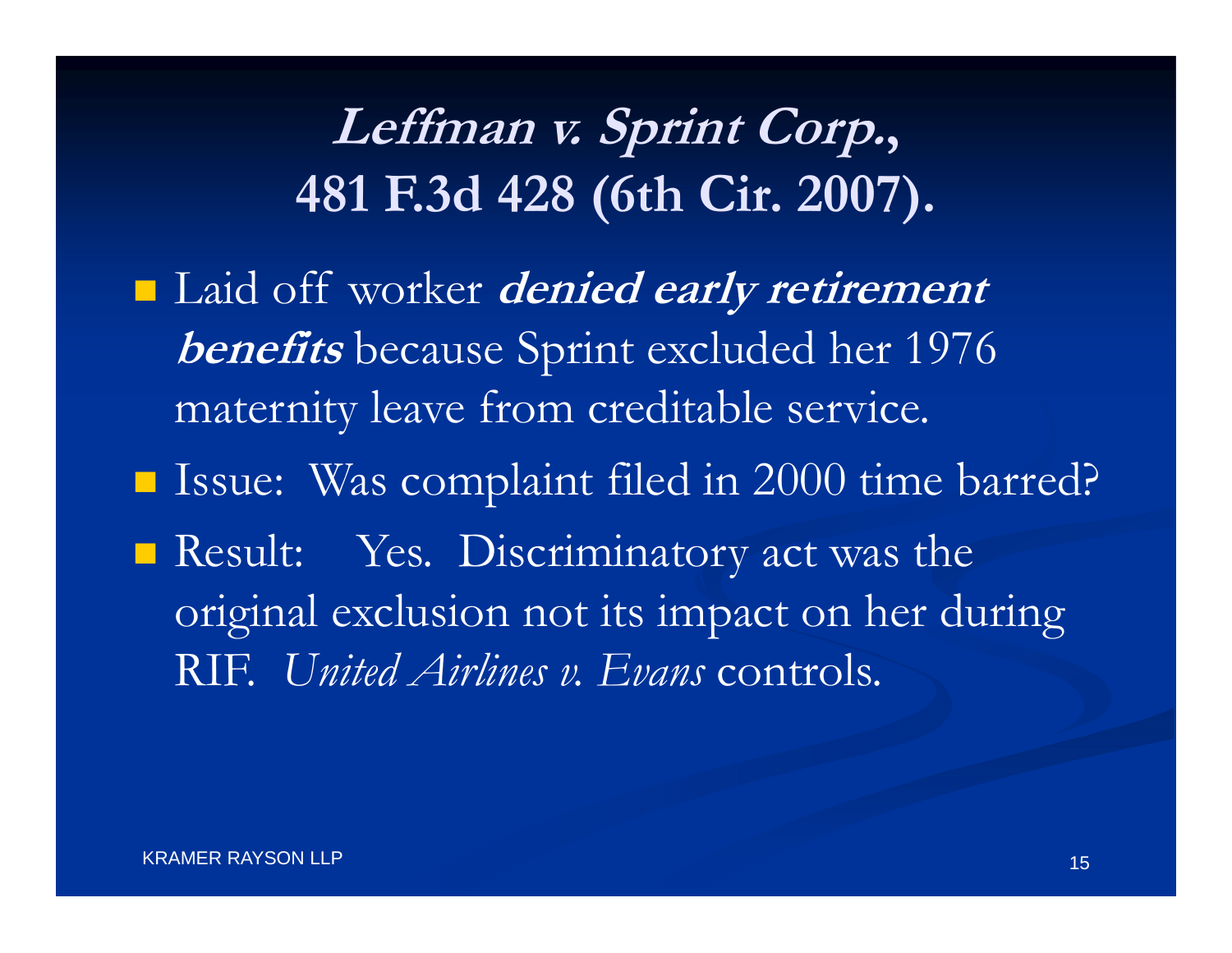# **Tysinger v. Police Department of Zainesville, 463 F.3d 569 (6th Cir. 2006).**

- **Pregnant** officer sought **temporary light duty**  after fight with suspect. Denied by City.
- Issue: Is accommodation required? Was fact that co-workers who were not able to fully perform continued working evidence of *de facto*  accommodation for non-pregnant EE's?
- Result: No. Plaintiff requested non-existent light duty – co-workers faked ability to fully perform rather than take leave. Not similarly situated in all relevant respects.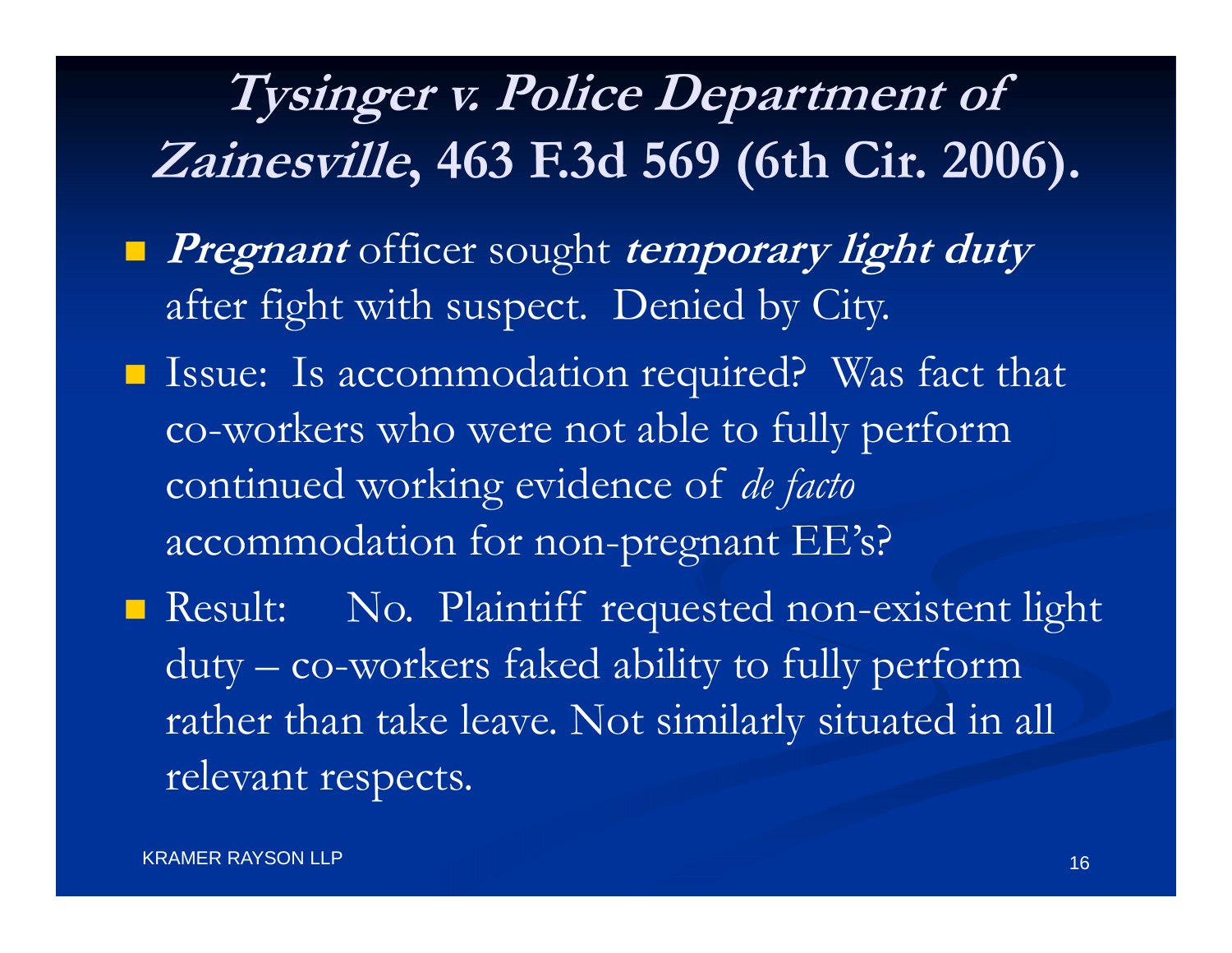## **Asmo v. Keane, Inc., 471 F.3d 588 (6th Cir. 2006).**

 **Plaintiff 's pregnancy announcement** greeted **silence** by supervisor, who selects her for RIF two months later.

**ISSUES:** Causal nexus and pretext.

 Held: Temporal proximity, **standing alone**, is sufficient for nexus, company's explanations were conflicting and comments by nondecision-making V.P. were admissible.

 Disturbing reasoning by **J. Cudahy** on supervisor's reaction and hearsay statement.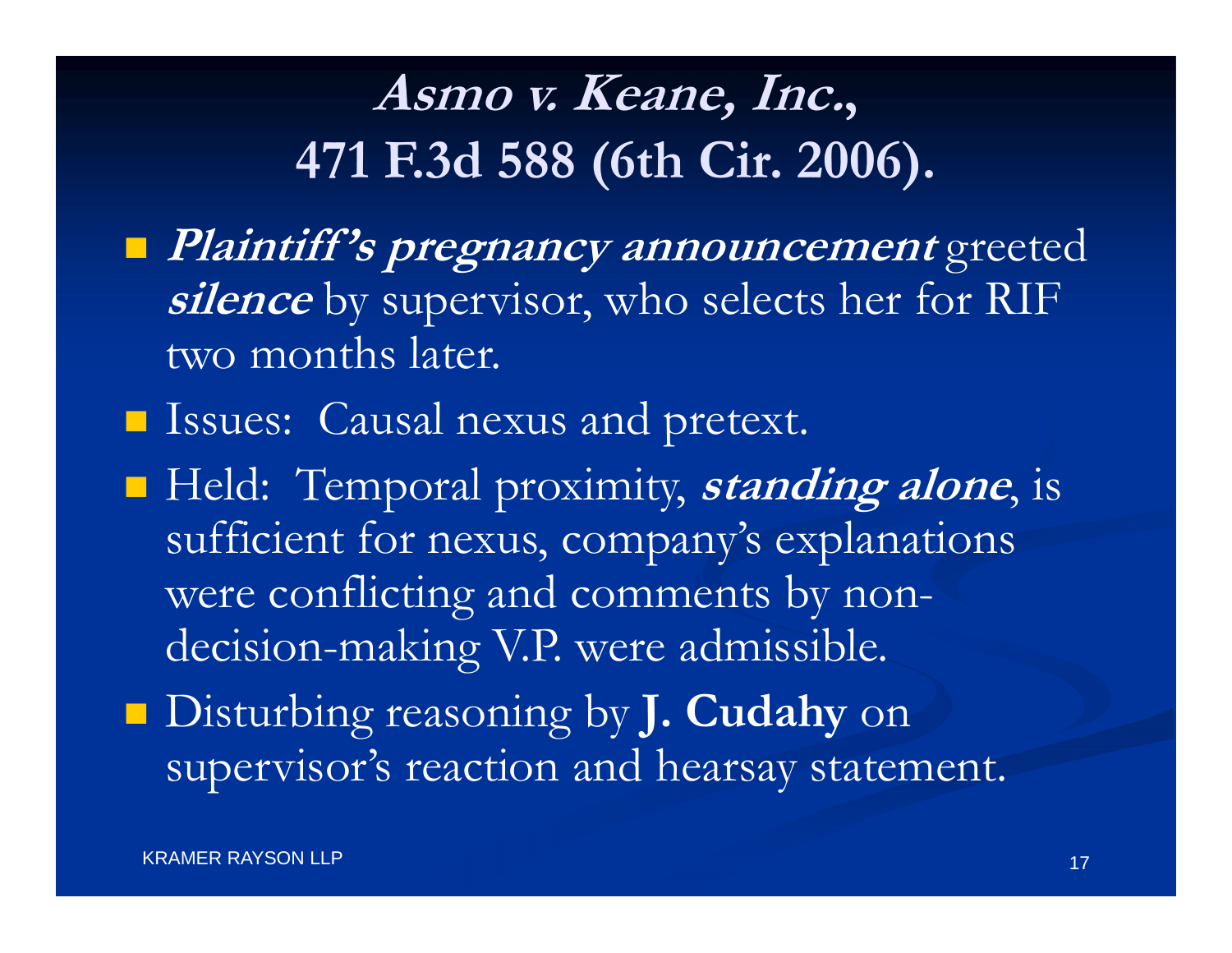**Rodriguez v. FedEx Freight East, Inc., 487 F.3d 1001 (6th Cir. 2007).**

- **Hispanic driver sought promotions**, but his supervisor allegedly told decisionmakers he was unsuitable because of his "accent" and "speech patterns." He complained, but no investigation or corrective action resulted.
- Held: Such statements are **direct evidence** of national origin discrimination, shifting production and persuasion to employer.
- **Result:** Remand to see if FedEx can show he would not have been promoted anyway.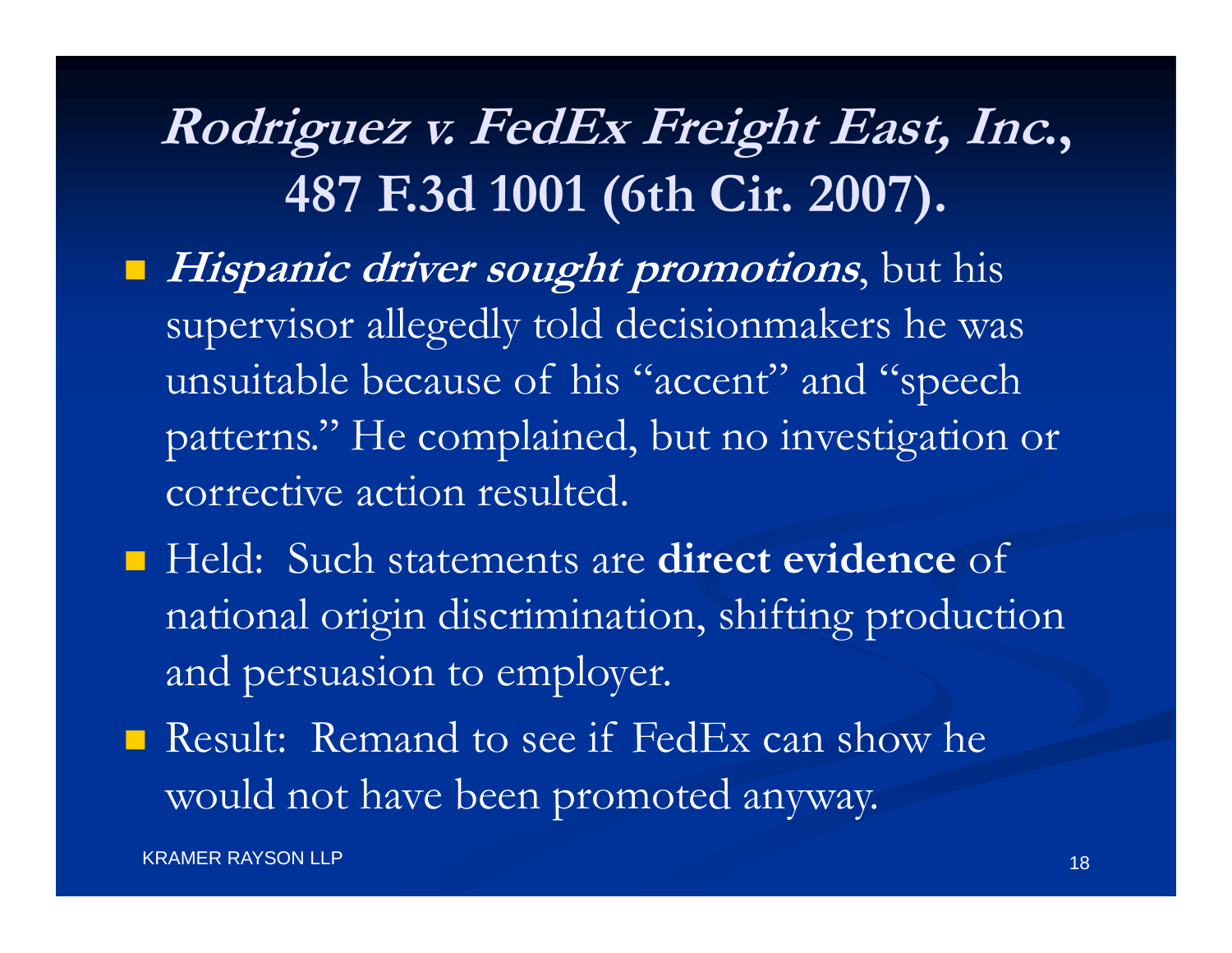#### **Clay v. United Parcel Service, Inc., 2007 FED App. 0354P (6th Cir. 2007).**

- African American EE not promoted, filed charge, then fired for "3 day no-call no-show."
- **ER** records reflected termination letter sent **after only two days**.
- Result: Reasons given for **not training**  pretextual; ER cannot meet **"its burden"** on honest belief defense
- **Troubling language arguably placing burden of** honest belief on ER. Look for possible *en banc.*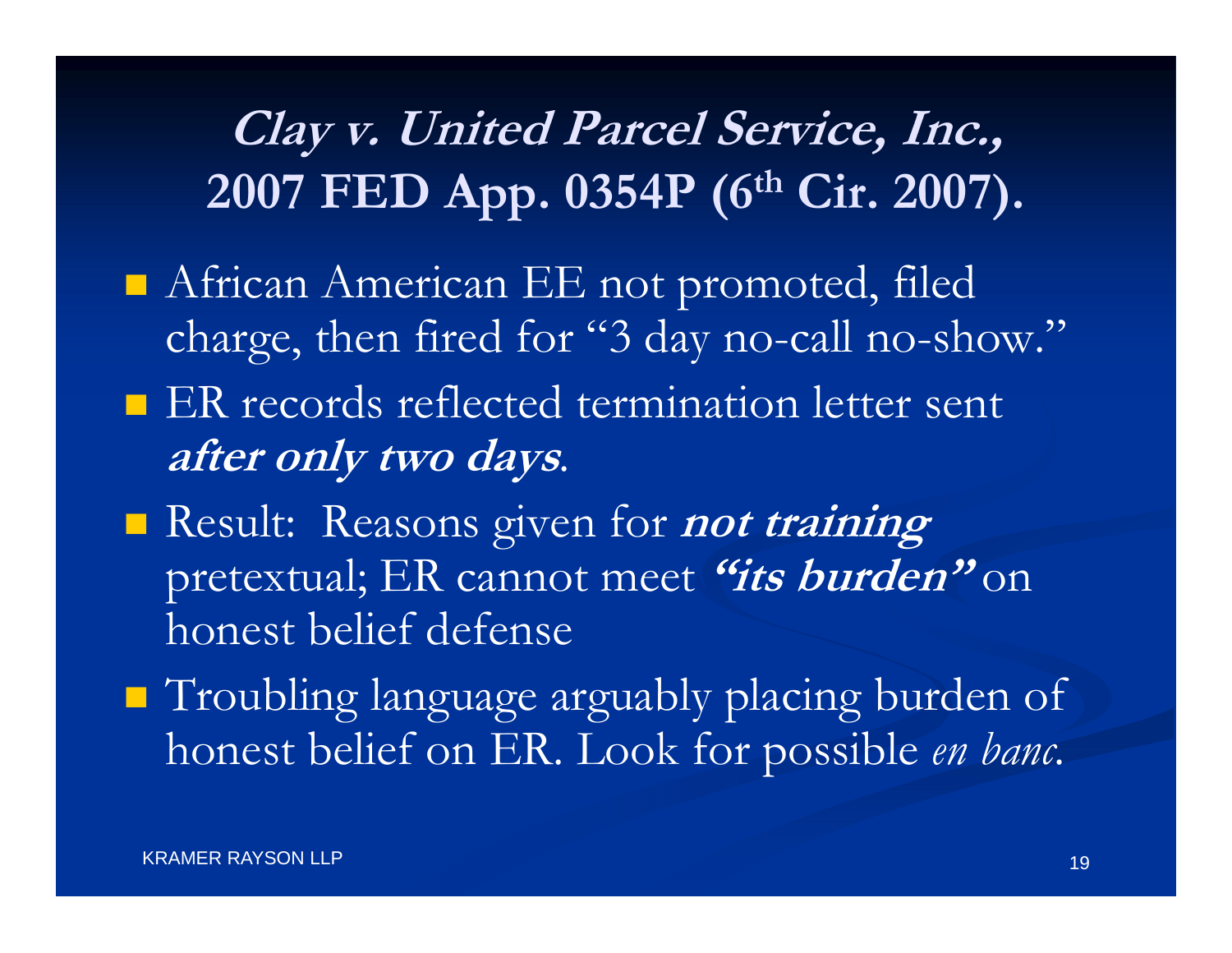#### **Michael v. Caterpillar Fin. Svcs. Corp., 2007 U.S. App. LEXIS 18154 (July 31, 2007).**

- $\bullet$  African American EE placed on **paid administrative leave** and **performance improvement plan** following ugly meeting with supervisor and complaints that she treated subordinates like personal valets.
- $\bullet$ • Issues: Were actions "adverse" enough? Did she show pretext?
- $\bullet$  Result: Not for discrimination. However, actions "might well have dissuaded a reasonable worker from charging discrimination" to support retaliation claim. But she could not defeat ER's honest belief by her contrary testimony. Correction application of the law.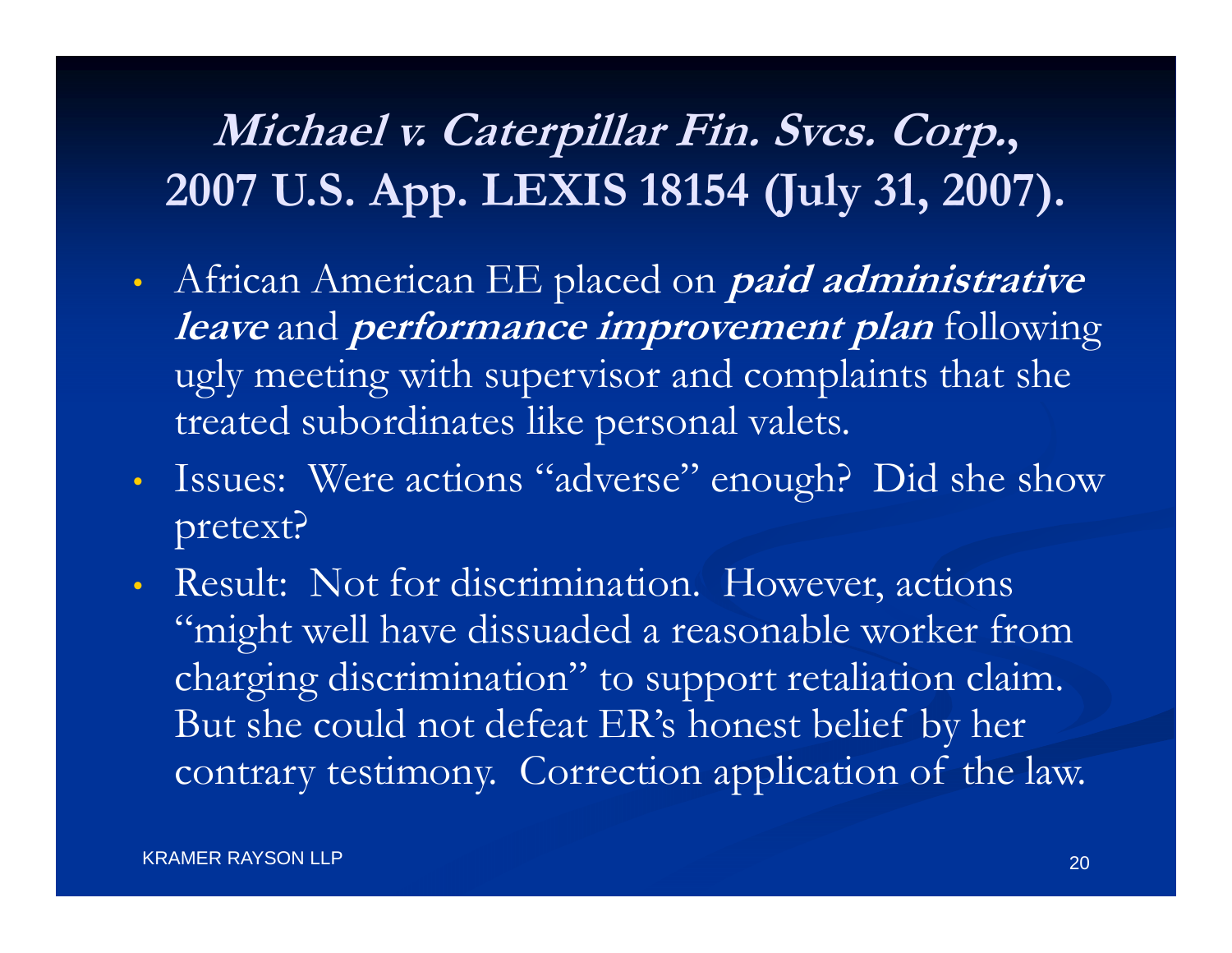# **Kleiber v. Honda, 485 F.3d 862 (6th Cir. 2007).**

- Seriously **head-injured plaintiff** wanted **transfer** near end of twelve month leave limitation, but no positions were found and Honda terminated him.
- Issues: Was Kleiber qualified? Did Honda fail to engage in interactive process?
- Result: Even with job coach, Kleiber was *not* "*"otherwise qualified"* for any Production Assistant jobs. Also, though interactive process less than perfect, Honda interacted enough.
- **Unanswered:** Must plaintiff show he is "otherwise qualified" for interactive process claim?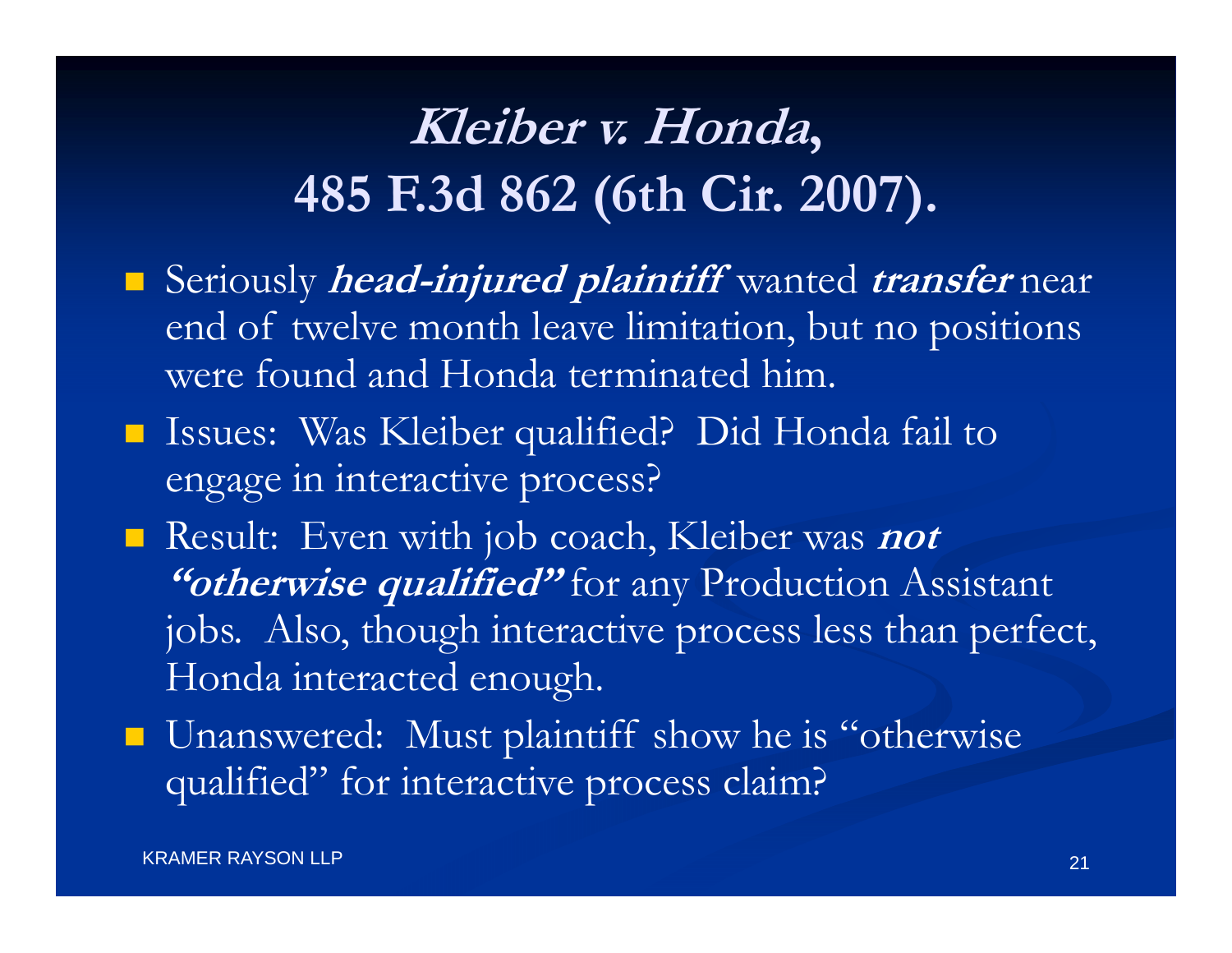#### **Macy v. Hopkins County School Board of Education, 484 F.3d 357 (6th Cir. 2007).**

- **Head-injured teacher** filed EEOC complaint; **fired** 8 months later after **threatening to kill students**  (investigation revealed other misdeeds.)
- **If** Issues: Did lack of earlier discipline or superficially disparate treatment of non-disabled teacher create pretext issues?
- Result: No. Teacher engaged in misconduct, mental disability no excuse; that alleged "comparable" she pointed to was not similarly situated.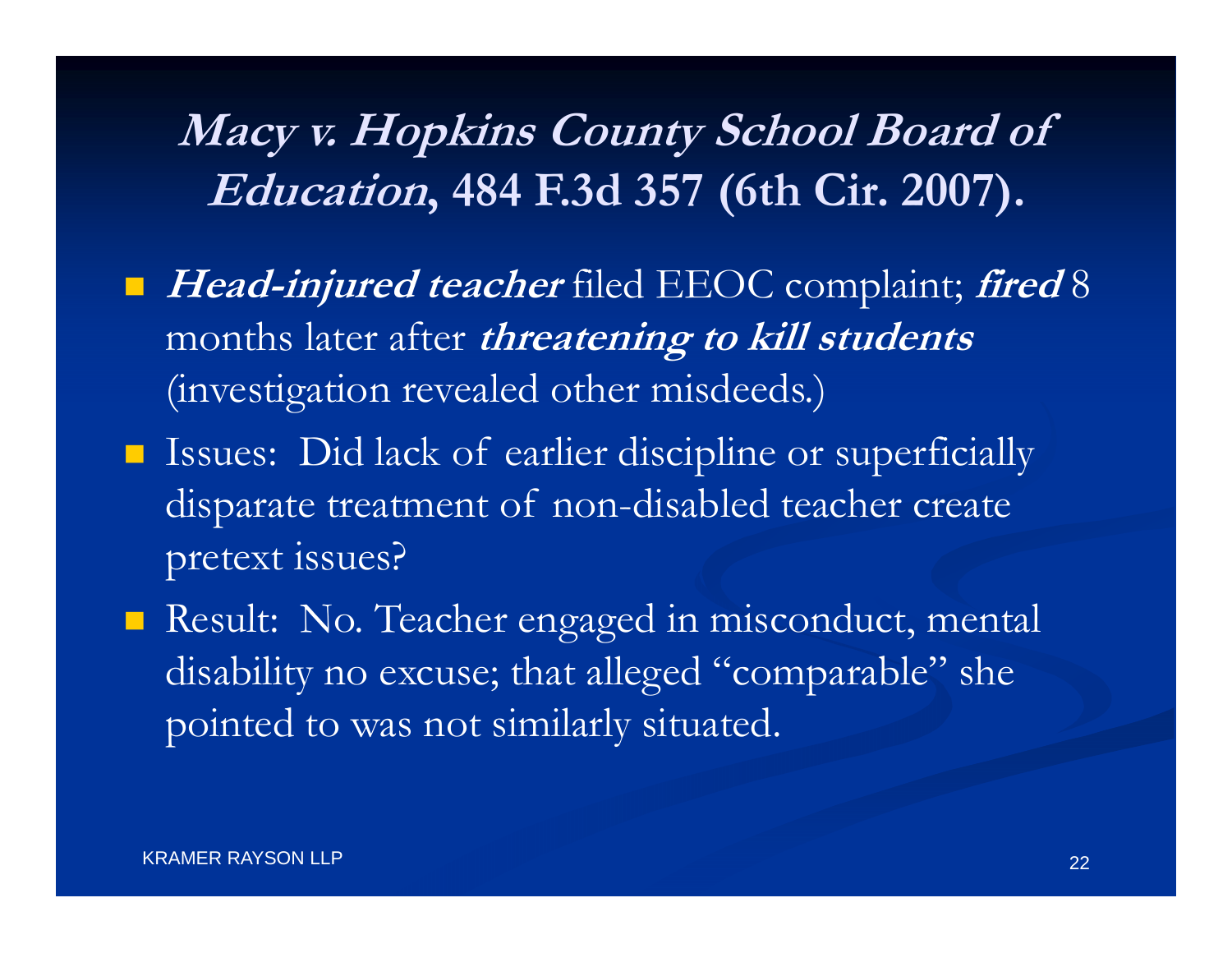#### **EEOC v. Jefferson Cty. Sheriff 's Dep't, 467 F.3d 571 (6th Cir. 2006).**

- Plaintiff *denied disability retirement benefits* because he kept working beyond minimum retirement age. Facially discriminatory policy.
- Issue: Earlier Sixth Circuit decision, *Lyon v. Ohio Educ. Ass'n,* 53 F.3d 135 (6th Cir. 1995), required, in addition to facially discriminatory terms, showing of animus.
- **Result:** Lyon is overruled, where plan/policy is facially discriminatory, no animus s necessary for PF case.
- **Plan also violated OWBPA.**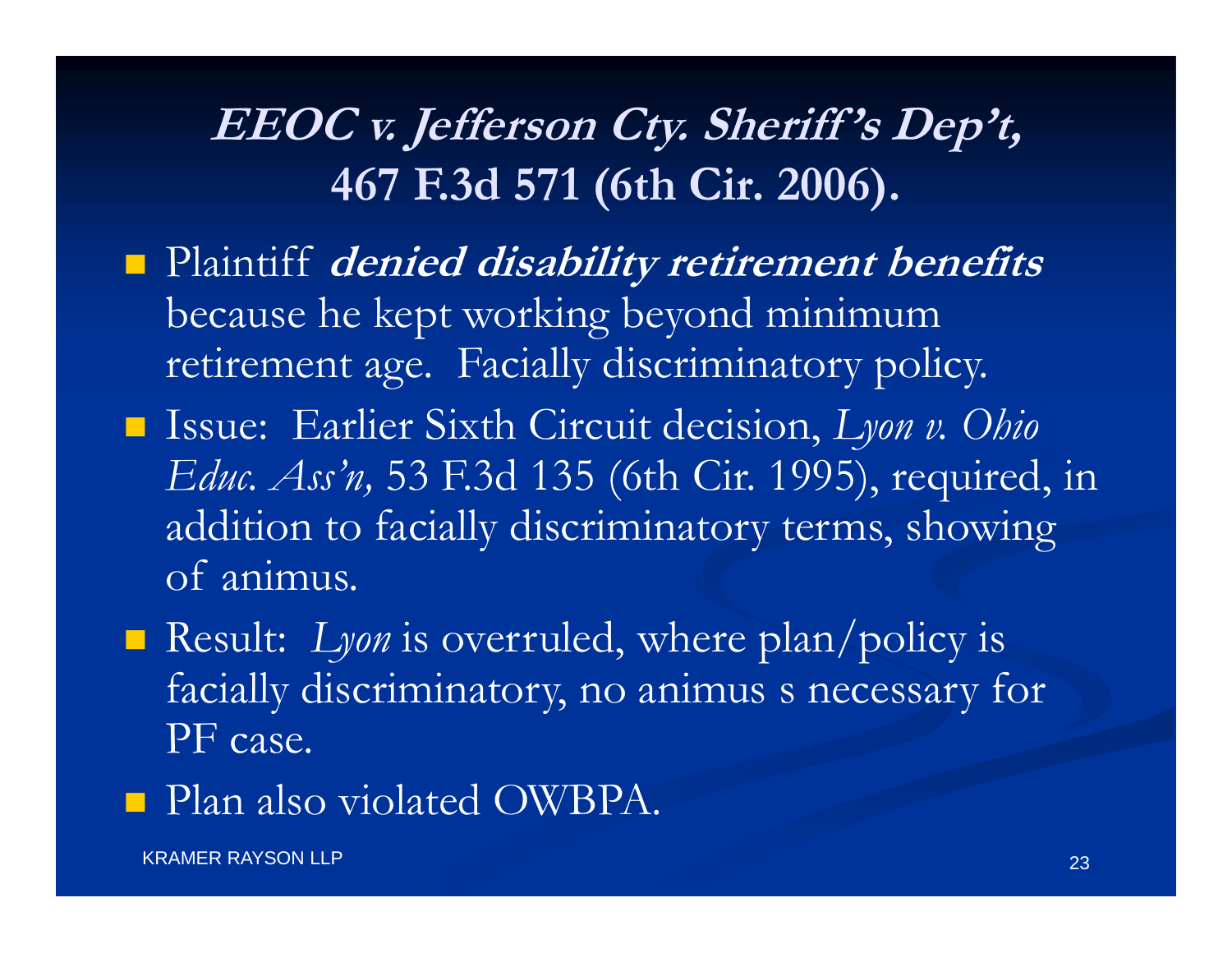#### **Tuttle v. Metro Gov't of N'ville 474 F.3d 307 (6th Cir. 2007).**

**Low performing plaintiff subjected to age-conscious** statements, called "Supervisor of the Fridge," lied to about transfer and not given performance review. Terminated shortly after EEOC charge is filed.

**In Issue: Was jury's finding reasonable?** 

**Result:** Easy case. PF case met where plaintiff was replaced by younger **temporary EE**. Abundant evidence of pretext; inconsistent reasons plus age conscious statements.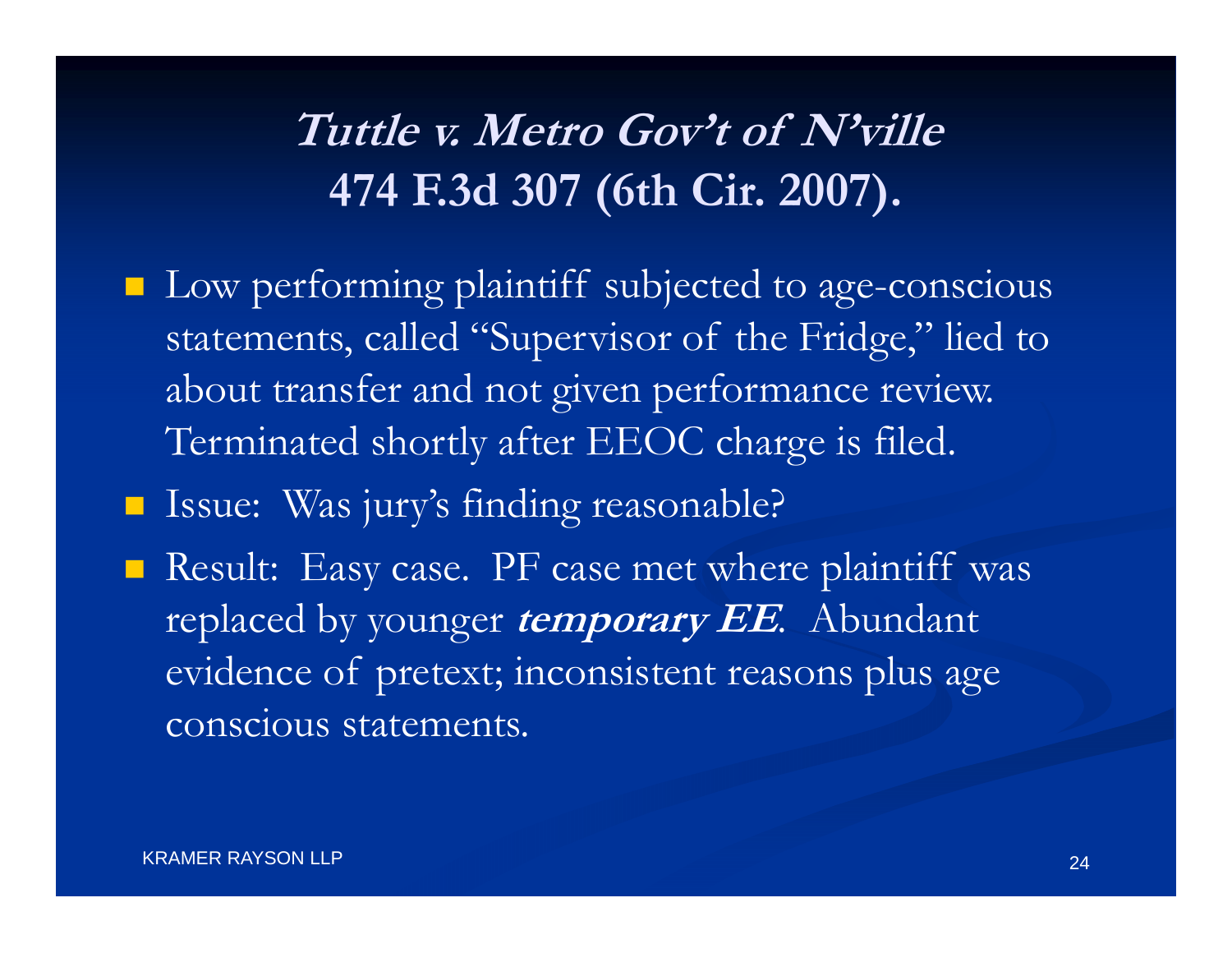# **Federal Legislation and Regulation**

KRAMER RAYSON LLP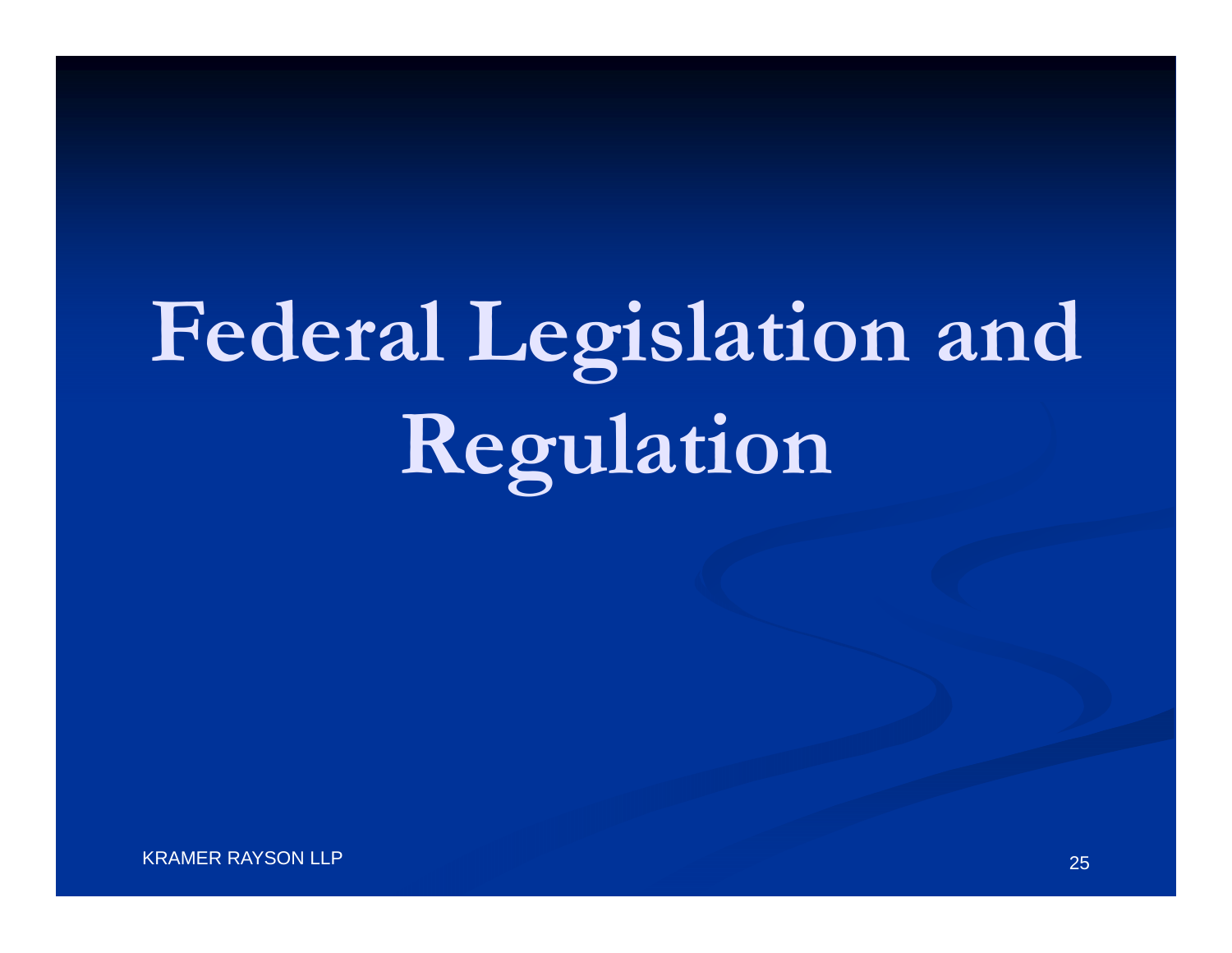## **Fair Labor Standards Act**

Raised to \$5.85; raises to \$6.55 in July of 2008, and to \$7.25 in July of 2009.

**Posters available at** www.dol.esa/regs/compliance/posters/flsa.htm.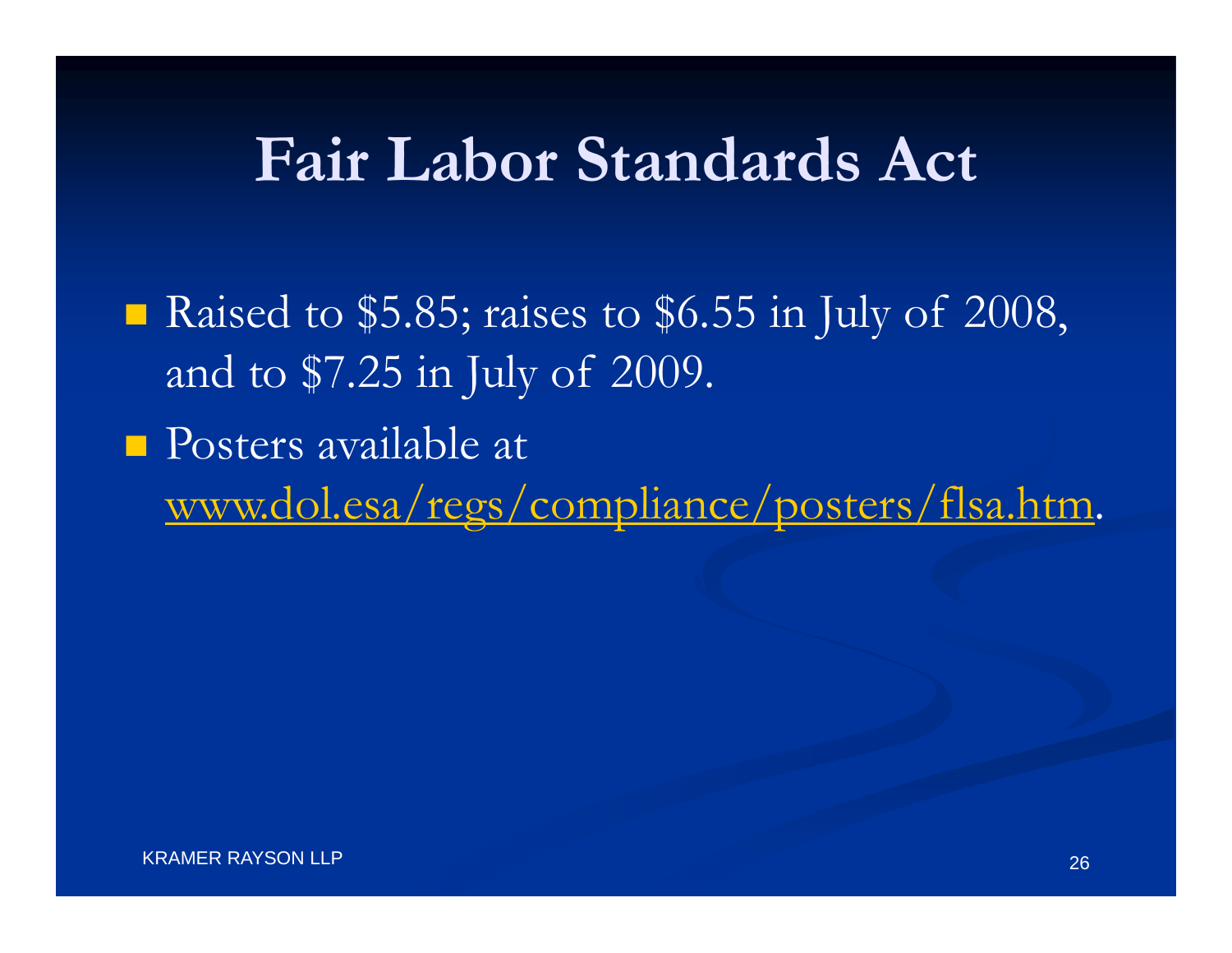#### **1-9 Safe Harbor Regulations**

- New DHS regulations expanding definition of "constructive knowledge" of employing unauthorized workers **were** scheduled to go into effect mid-September, but are on hold pending court challenge.
- In event of "mismatch" letter from SSA (or DHS), employer and employee would have maximum of 93 days to clear up problem. 8 C.F. R. Part 274a.
- **If** Issues: Are the regulations even authorized under IRCA? Until regulations become effective, be sensitive to wrongful termination claims.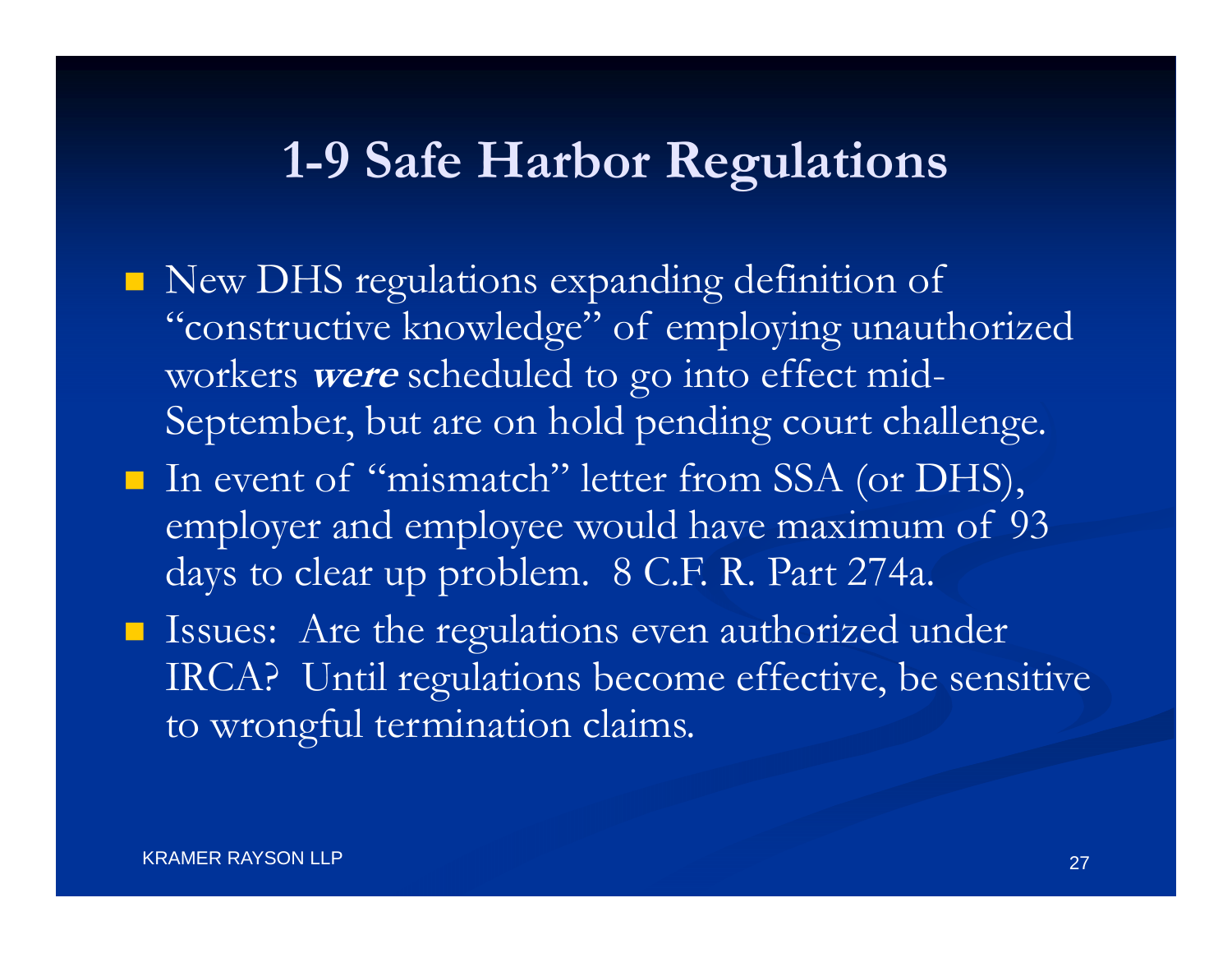# **Tennessee Decisions**

KRAMER RAYSON LLP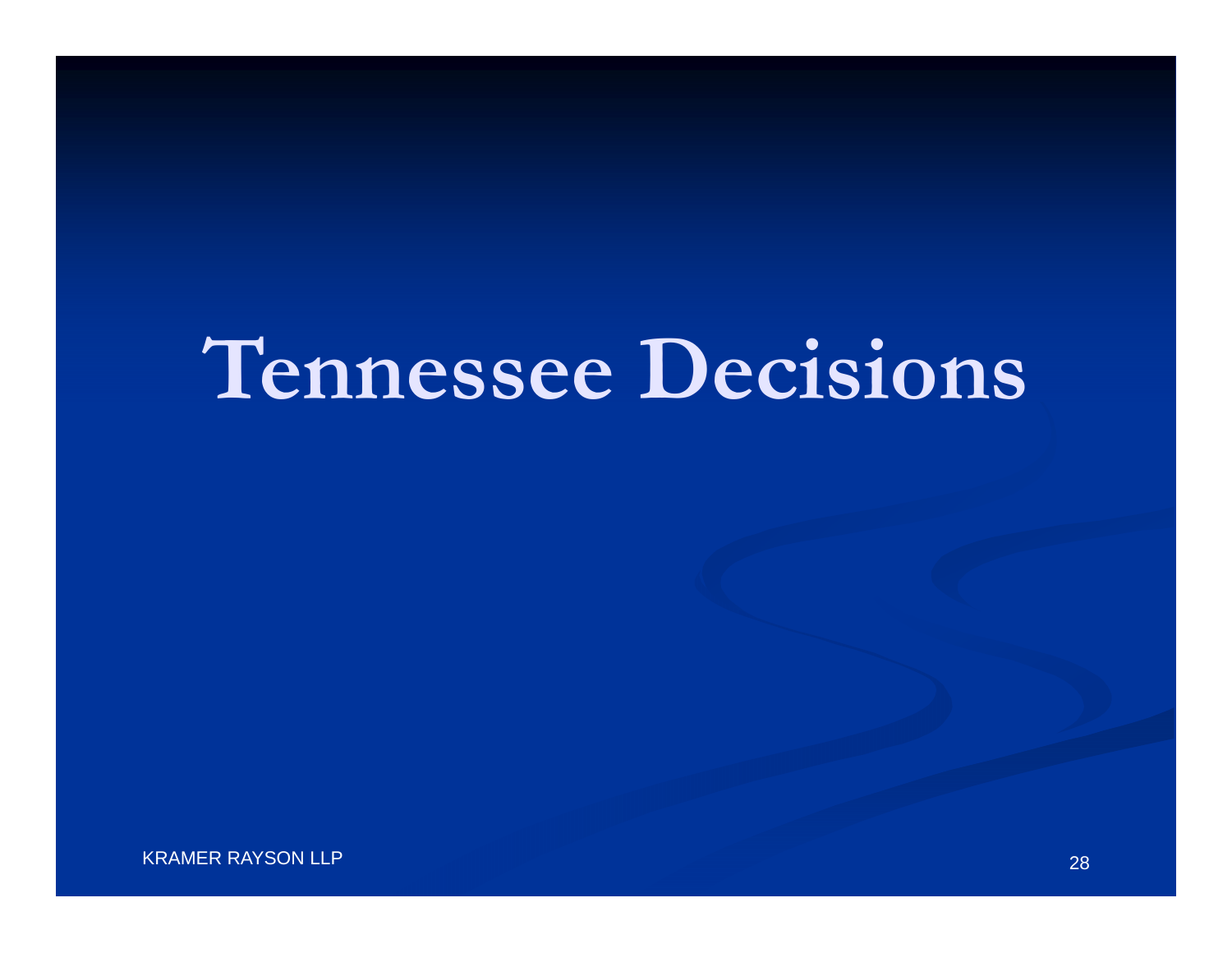#### **Cambio Health Solutions, LLC, et al., v. Reardon, 213 S.W.3d 785 (Tenn. 2006).**

- **Ninority shareholder executive sought to enforce** contract providing severance.
- **Parent companies resisted and invoked immunity for tortious interference with contract.**
- Sixth Circuit certified question.
- $\blacksquare$  Held: Only parents with 100% control may invoke immunity. There is no complete unity of interest between entities where one has minority shareholder.
- **Result:** Jury award in excess of \$1 million upheld.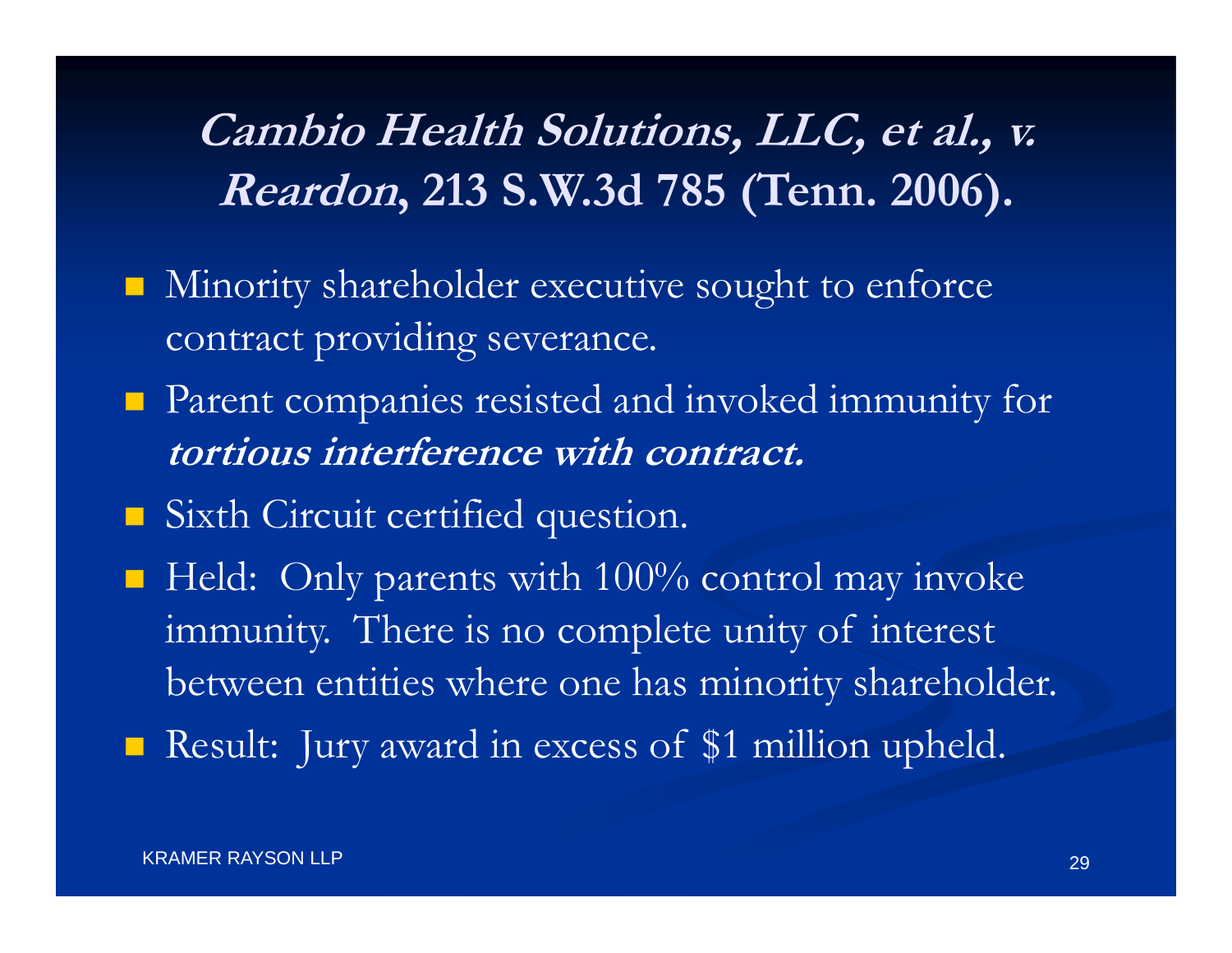**Gooden et al., v. Coors Technical Ceramic Co., 2007 Tenn. LEXIS 779 (Tenn. Sept. 6, 2007).**

- EE was injured in **voluntary** regular pick-up basketball game on **unpaid break**.
- **Issue:** Was employee injured within scope of employment?

 Result: Yes! Court backtracked on *Young v. Taylor-Whitt, LLC,* 181 S.W.3d 324 (Tenn. 2005) (injury in three legged race at company picnic not compensable).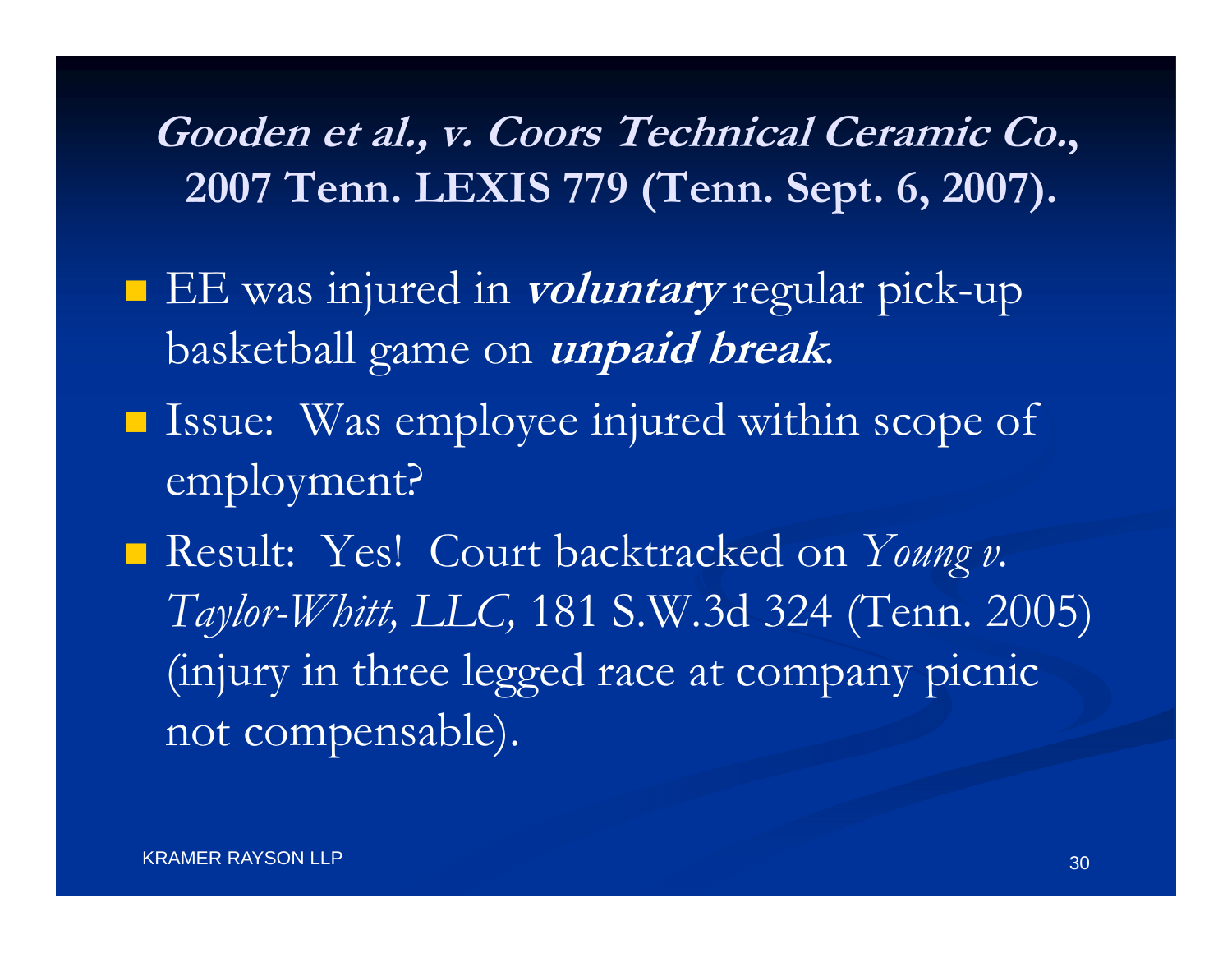#### **Little v. Eastgate of Jackson, LLC, 2007 Tenn. App. LEXIS 242 (Tenn. Ct. App. 2007).**

- **Store clerk left store with baseball bat to assist woman** being assaulted. ER, "You're fired for exposing us to liability." **Good Samaritan** sued ER.
- **ISSUE:** Was termination a retaliatory discharge violating clearly established public policy?

Result: Yes! Strong public policy in favor of protecting human life. Only applies to acts to "rescue or protect another reasonably believed to be in imminent danger of death/serious bodily harm."